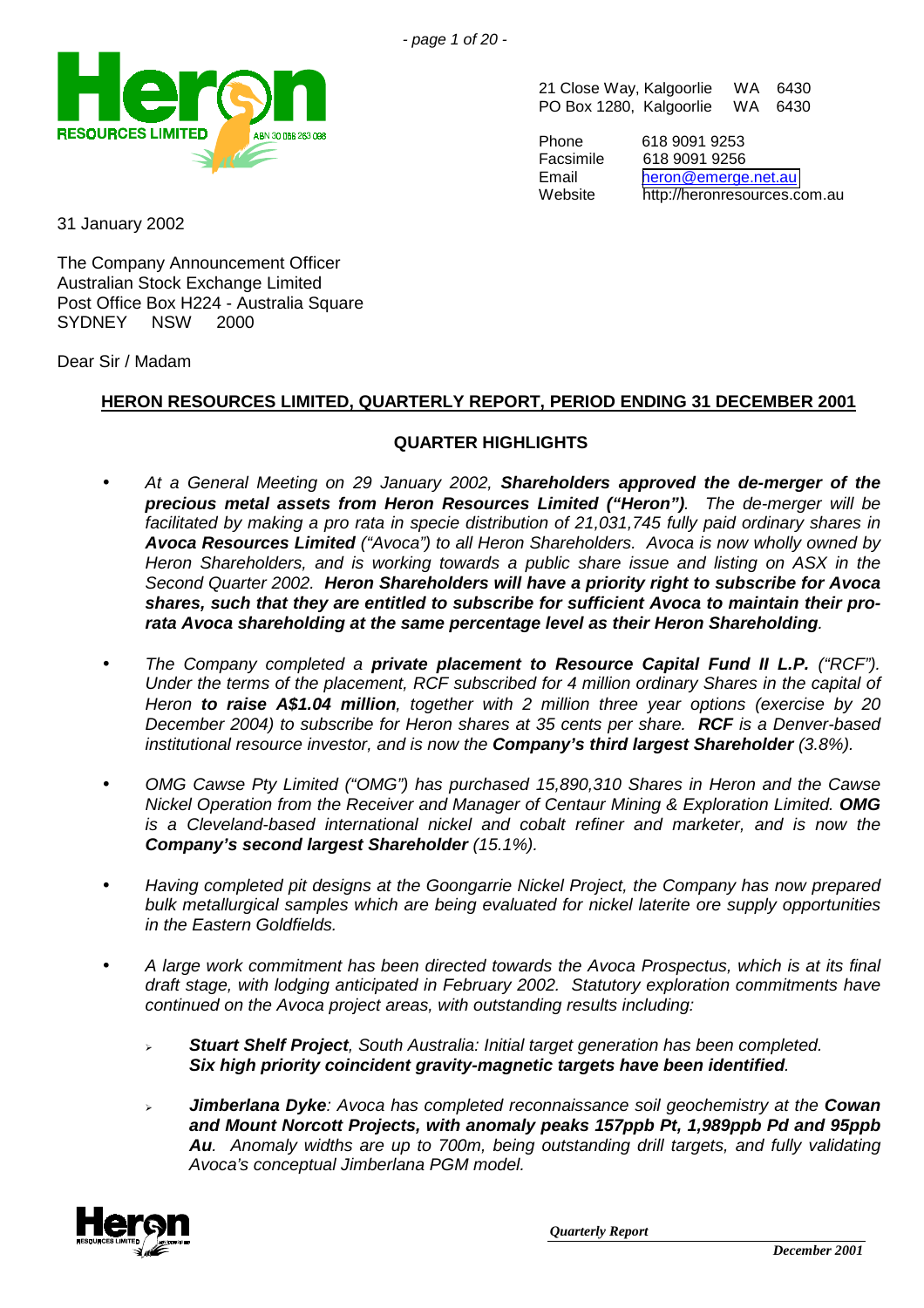### **1. SUMMARY**

### **1.1 Corporate**

#### **Avoca Resources Limited Precious Metal Spin-off**

Heron has assigned its non-nickel assets to Avoca Resources Limited ("Avoca") in exchange for the issue to Heron of 21,031,745 fully paid shares in Avoca and 6,000,000 vendor options. On 5 February 2002 ("Record Date"), Heron will make a 1 for 5 *in specie* distribution to Heron shareholders of the 21,031,745 fully paid shares in Avoca. Heron will retain the vendor options. Heron Shareholders as at 28 February 2002 will in addition have a priority right to subscribe for Avoca shares in the IPO capital raising.

Avoca is most pleased to announce the following management appointments:

- **Rob Reynolds** is **Chairman** designate of Avoca, to assume responsibilities on lodgment of the Avoca prospectus. Rob was previously a director of Delta Gold NL, having jointly overseen the growth of Delta from junior explorer to 600,000 ozs pa gold producer.
- **Geoff Collis** is **Exploration Manager.** Geoff has an extensive Eastern Goldfields exploration and discovery record, and previously was involved in a major Zimbabwe PGM project feasibility.

Managing Director Rohan Williams is finalising the Avoca Prospectus. Broker presentations have commenced, with positive comment on the quality of the Avoca project portfolio, personnel and strategic plan. Heron shareholders can view their new Avoca investment with optimism.

Heron acknowledges the contribution of former Avoca directors Rod Evans and Bob Colville to the formation of the company, and formalising the de-merger of the Heron precious metal assets.

Avoca and Heron will operate as separate entities, with Heron committed to commissioning a mining operation at the world-class Goongarrie nickel laterite discovery, and Avoca committed to the systematic exploration of its outstanding precious metal exploration portfolio.

#### **Heron Resources Limited**

An era ended for Heron on 23 November 2001 when **Bob Colville** resigned as a director of the Company, due to his other management commitments. Bob more than anyone has been responsible for the development of the Heron culture of high technical standards, strong bias towards drilling, and quick project turnaround. The Company wishes Bob the very best of exploration and production success in his new endeavours.

**Craig Readhead** has joined the Heron Board, bringing the corporate skills required as the Company evolves towards project development. Craig is a partner in the West Perth law firm Pullinger Readhead Stewart, with specialisation in the mineral resource sector.

The Company welcomes OMG Cawse and RCF as its new second and third largest Shareholders, and looks forward to fruitful working relationships.

The December 2001 Quarter has seen a corporate transformation of Heron, with all the ground work now in place for the next phase of the Company's growth.

#### **1.2 Technical**

The Company has been active in tenement pegging over the last Quarter, with the Stuart Shelf acquisition particularly pleasing, given the exceptional targets already generated through current literature studies.

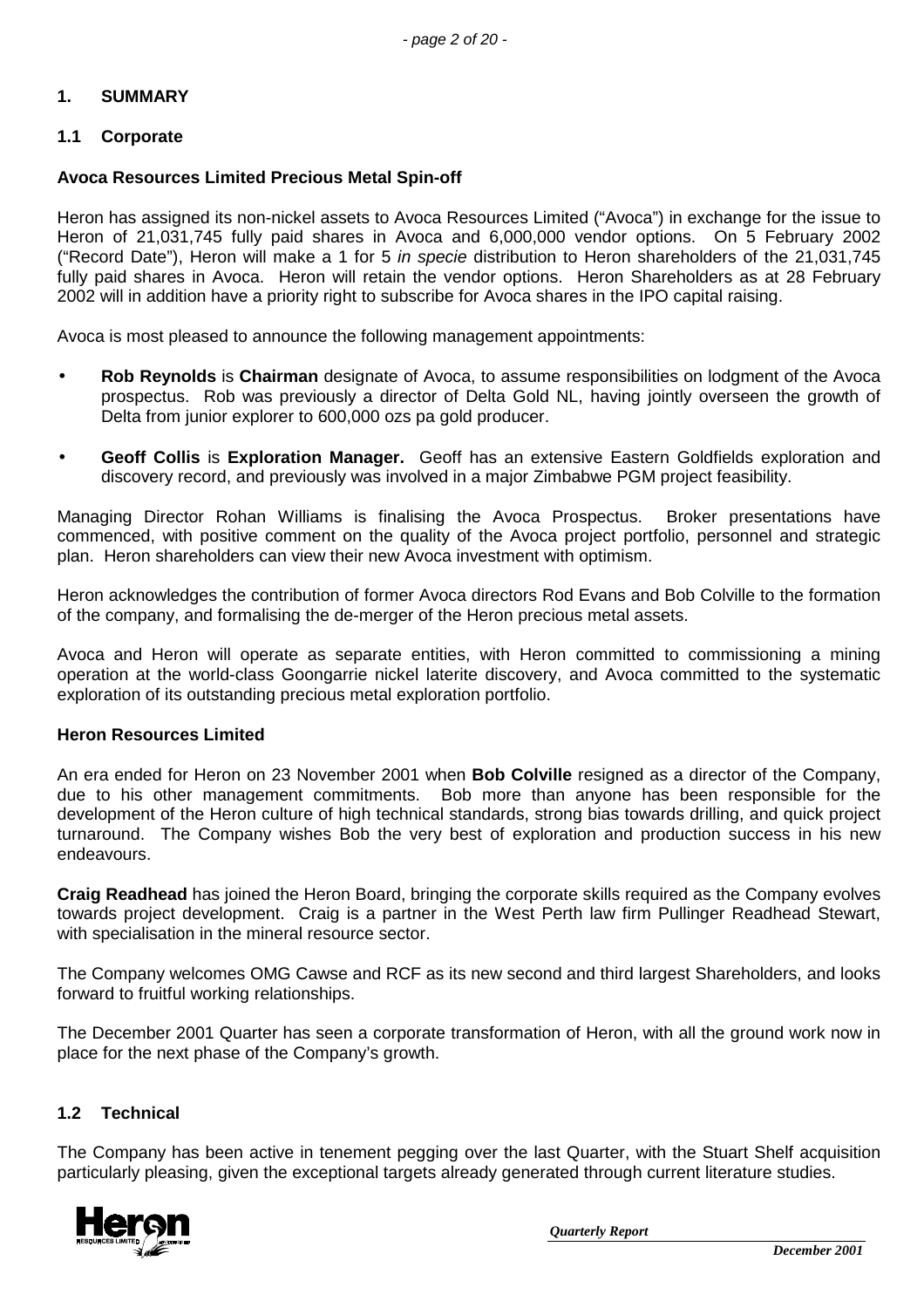### **2.0 OPERATIONS REVIEW**

### **2.1 KALGOORLIE NICKEL PROVINCE**

### **2.1.1 Goongarrie Nickel Project**

Heron 100%. Nickel (- gold).

### *Resource Drilling Program and Project Development*

Pit designs for the Notice of Intent for the **Pamela Jean Zone Stage One Pit** have been completed.

The Pamela Jean mineralisation that has been included in the resource study has a 2.0km strike and is predominantly manganiferous Goethite Ore assaying less than 1% MgO. Diamond drill core appraisal shows that the ore is amenable to grade control by 2m profile trenching, and mine excavation without drill and blast.

### *Reverse Circulation Drilling*

During the Quarter, the entire drill hole database (GSRC0001 to 1132) was validated and interpreted. Sectional resource interpretations were completed using in-house personnel and external consultants, resulting in the design of a pit that will access High Grade Ore at the Pamela Jean Zone. A uniform and highly predictable zone of High Grade Ore was encapsulated in the Stage One pit design, which will access **2.54 million tonne of Goethite Ore averaging 1.51% Ni and 0.16% Co**, with 5:1 stripping ratio.

All drill-site rehabilitation has been completed. RC drill sample piles have been digitally photographed.

### *Ground Geophysics*

Heron completed an orientation geophysical program at the Pamela Jean Zone. The study was undertaken in conjunction with Curtin University.

The orientation involved the trial of various integrated geophysical techniques, notably aimed at identifying deep mineralised structures such as those inferred to control the Pamela Jean Deeps laterite mineralisation. The ground surveys included gravity, magnetics, resistivity and Induced Polarisation, and SIROTEM. In addition, 13 down hole surveys of conductivity and gamma radiation were completed.

Aspects of the study have clearly detected the Pamela Jean Deeps profile, and have highlighted other areas where deep drilling is warranted.

#### *Ore Treatment Studies*

A detailed metallurgical characterisation study aimed at Goethite Ore was completed using diamond and RC drill multi-element geochemistry. Detailed petrological studies were completed for complementary mineralogical characterisation. These studies have been the basis of nominating ore for toll milling.

As a result of on-going discussions for nickel laterite processing, a 2.5 tonne Goethite Ore bulk sample grading above 1.25% Ni has been collected from within the proposed Stage 1 pit area, to provide representative samples for detailed metallurgical appraisal. This is a prerequisite evaluation for a profit share ore milling opportunity, currently in consideration.

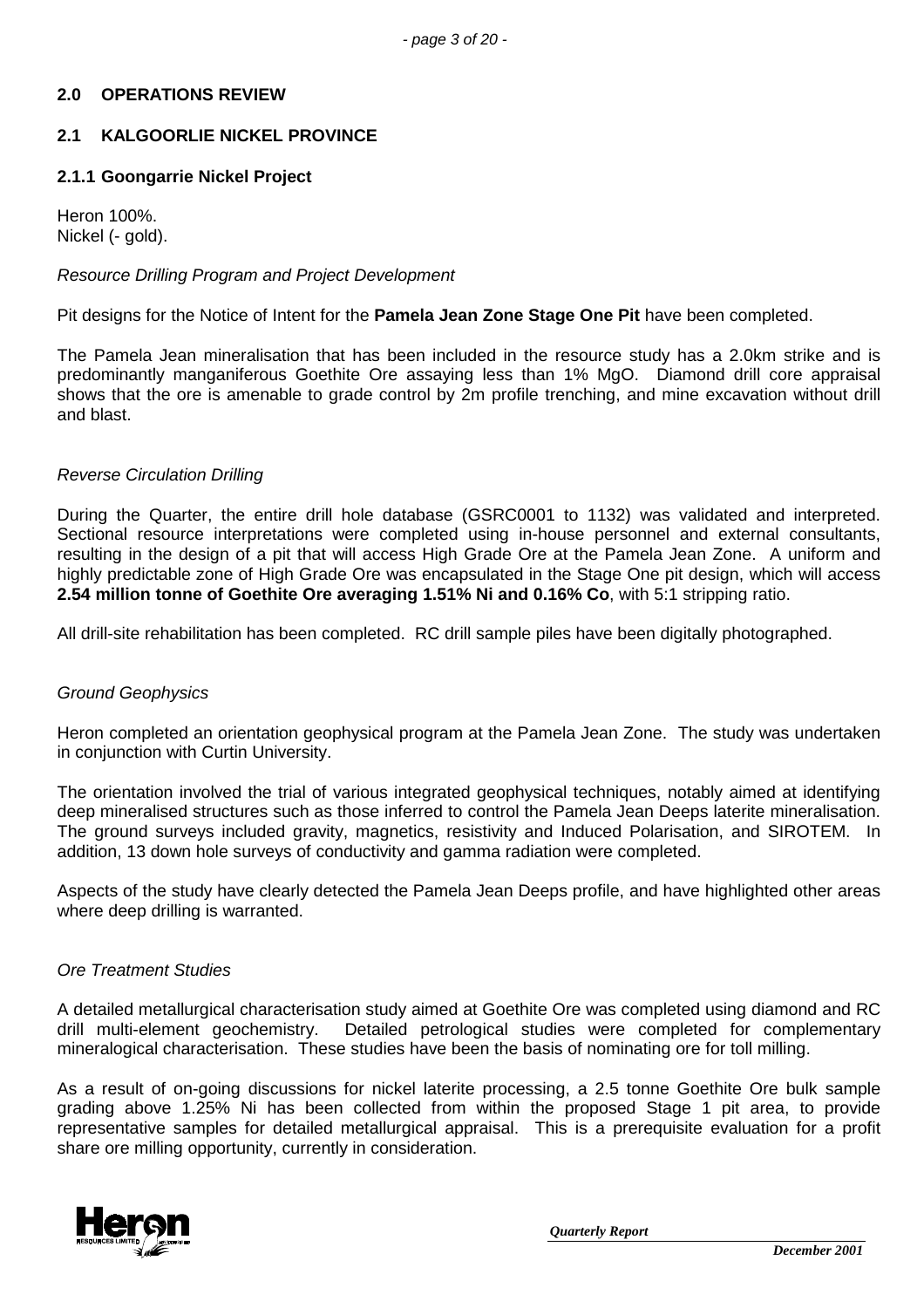### **2.1.2 Frances Lesley Project**

Heron 100% of nickel rights MPI 100% of gold rights.

The project area covers Nickel Laterite targets within the Walter Williams Formation ultramafics along the western margin of the Goongarrie Dome. The regional structural setting is highly prospective, being the intersection of the N-S Ida Fault with the NW trending Kunanalling and Zuleika Shear Zones.

The key Exploration Licence, which covers the ultramafic stratigraphy and is prospective for nickel mineralisation, has been granted. Systematic soil geochemistry was completed, defining low order nickel anomalism and a six times background soil gold anomaly.

An exploration agreement with MPI has been finalised.

#### **2.1.3 Kalpini Nickel Project**

Heron 100%. Nickel (- gold).

Four key Mining Leases M28/127, M28/199, M28/201and M28/205 have been granted at Acra North. These tenements provide mining access to both Goethite and Saprolite high grade nickel ore.

Nickel Sulphide evaluations continue, with additional tenements secured at the Kalpini gold mining centre north along strike of the Acra Nickel Sulphide horizon. Gold prospectivity is also high, with large old shafts.

#### **2.1.4 Widgiemooltha Nickel Project**

Heron 100%. Nickel - gold.

Soil sampling has defined a significant Nickel Sulphide target at the **Pioneer Prospect**. Highly anomalous nickel and copper values, supported by elevated precious metal results, form a coherent anomaly.

Additionally, an 800m strike length soil gold anomaly peaking at 23ppb Au has been defined. In-fill sampling is planned, following which a decision on farm-out or drilling will be made.

### **2.2 SOUTHERN CROSS NICKEL PROVINCE**

#### **2.2.1 Bungalbin Nickel Project**

Heron 100%. Nickel - gold.

The Bungalbin stratigraphic sequence includes olivine adcumulate komatiites which host high priority Siliceous Nickel Laterite targets, and basalt and banded iron formation (BIF) which host gold targets.

Heron has substantially expanded its tenement holding, with excellent ultramafic pegging acquisitions. The regional gold setting is also favourable, being a "pressure shadow" position. Exploration will commence once tenements are granted. There is no previously recorded Nickel Laterite exploration.

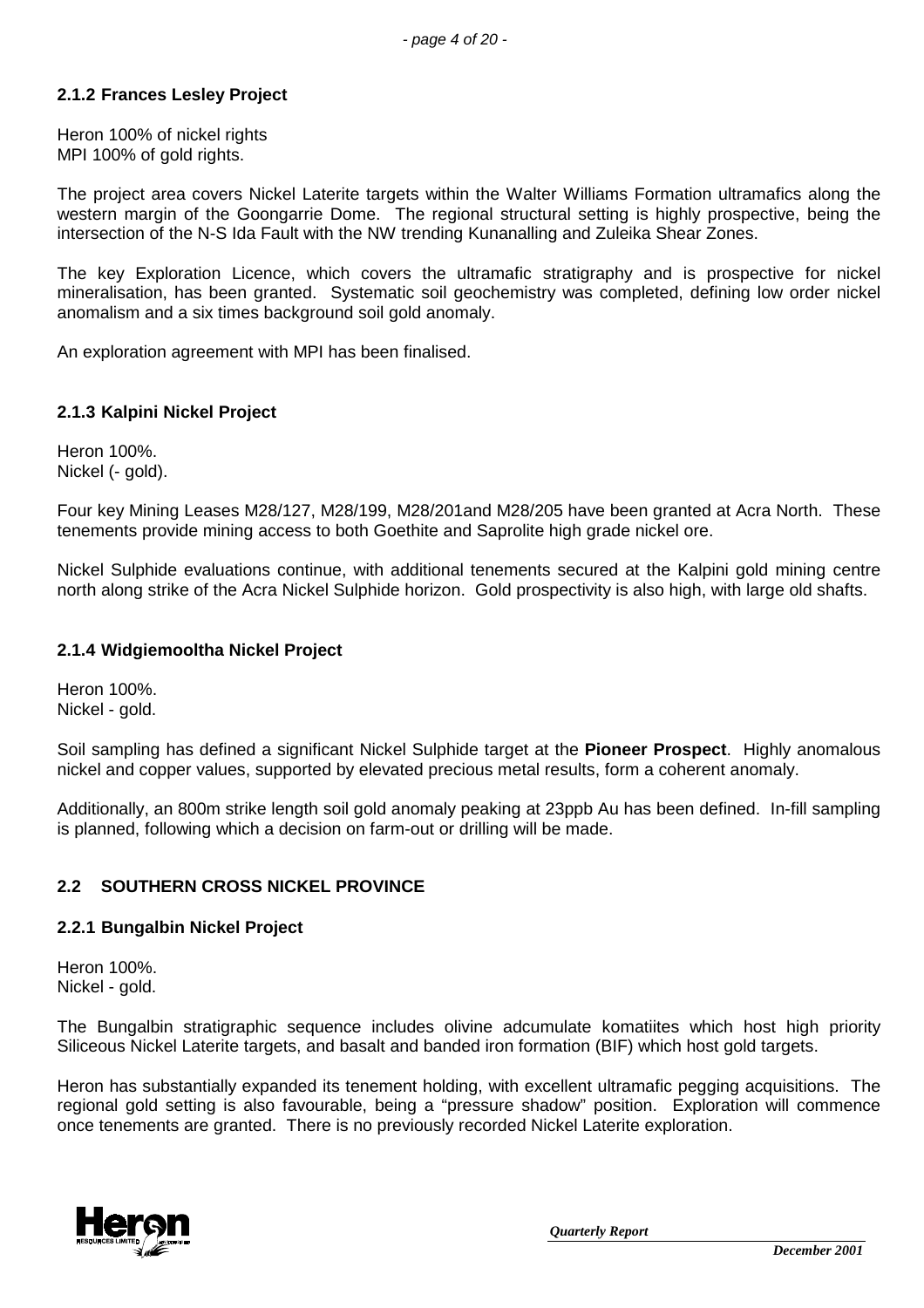### **2.2.2 Bungalbin Iron Ore Project**

Heron 100%. Portman Ltd right to acquire Iron Ore rights. Heron retains all other mineral rights, notably nickel-gold.

Heron's open file study indicates an Inferred Mineral Resource of iron ore estimated at 65.7 million tonne at 57.9% Fe, with a calcined grade of 64.1% Fe. Within this global resource, it is likely that smaller structurally controlled high grade iron-low phosphorus ore positions will be identified. Portman is currently carrying out feasibility studies which include Bungalbin for an expanded Koolyanobbing Iron Ore operation, and the parties are negotiating the addition of a further tenement into the royalty project.

Portman has announced that it intends to investigate downstream processing options for its highphosphorous iron ore resources at Koolyanobbing by utilising a large lignite deposit at Salmon Gums, 100km N of Esperance. Heron also holds lignite resources in the area.

### **2.2.3 Mt Elvire Project**

Heron 100% Nickel (-gold)

The project area covers a sequence of komatiite, BIF, ultramafic schist and amphibolite intruded by dolerite. Previous explorers have generated gold-in-soil drill targets that have not been tested. The project area is unexplored for Nickel Laterite mineralisation.

Aeromagnetics have been acquired and interpretation confirms favourable dilational gold target zones.

### **2.2.4 Maggie Hayes Hill Project**

Heron 100% Nickel (-gold)

The tenement is south along strike from the Emily Ann Nickel Sulphide deposit. A RAB nickel anomaly has been identified, which is coincident with a shallow, possibly northerly plunging ground EM anomaly.

### **2.3 ILLAARA PROVINCE**

#### **2.3.1 Perrinvale Joint Venture Project**

Heron 100%, Mount Burgess Mining NL right to earn 70% through spending \$0.5m. Heron retains Nickel and Sulphur rights. Copper - zinc - gold.

Geological mapping and interpretation was completed at a 1:25,000 scale utilising 200m line spaced aeromagnetic data. Landsat imagery and geophysical targeting which was carried out, resulting in a significant advancement towards the understanding of the geological relationships in the area from previously available information.

Geochemical auger drilling was completed, comprising over 1,000 pedogenic carbonate samples designed to infill existing sampling and cover previously untested areas. Peak values of up to 64ppb Au and 1,070ppm As were returned, and have highlighted several areas of gold anomalism requiring additional exploration work.

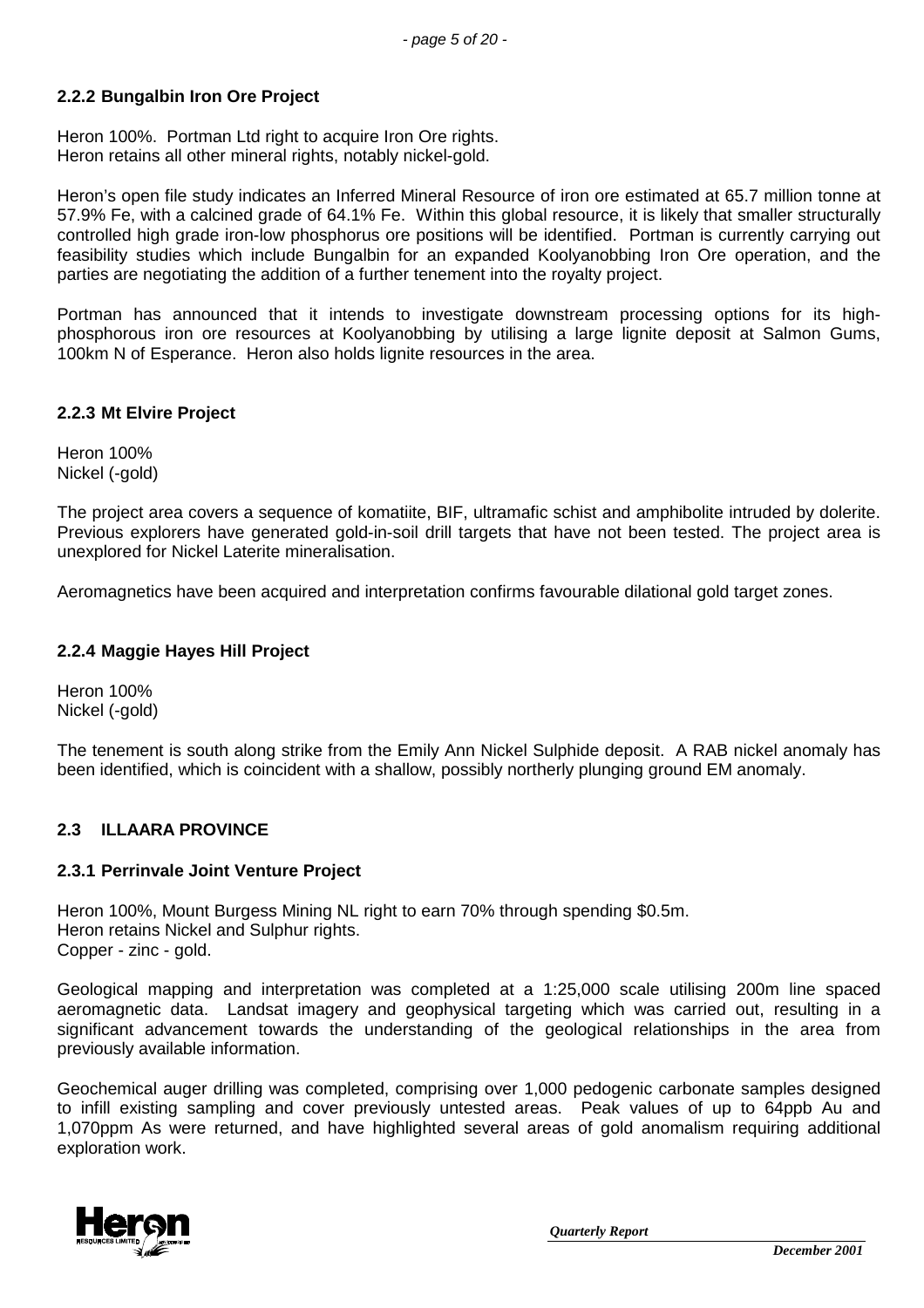## **2.4 AVOCA RESOURCES LIMITED PRECIOUS METAL "SPIN-OFF"**

### **2.4.1 Avoca Ownership of All Mineral Rights**

### **Zuleika Shear Gold Province, Western Australia**

#### **Mungari Gold Project**

Key tenement, Avoca 100%. Other tenements, Heron 100%, assignment of all mineral rights to Avoca. Gold.

The 82km<sup>2</sup> project area covering 19 tenements is located 45km WNW of Kalgoorlie associated with the Zuleika Shear Zone. Avoca tenement applications are 10km SSE along strike from the Frog's Leg gold discovery on the ore hosting Zuleika Shear Zone. This is a prime structural setting, hosting from north to south the Kundana, Raleigh, Kurrawang, Rubicon, Hornet, Frog's Leg and Mount Marion gold deposits. Together these deposits represent a total endowment of over 6 million ounces of gold, importantly at above average grades.

The Avoca **Mungari Prospect** has abundant quartz vein float, confirming a major shear zone association. Aeromagnetic interpretation indicates a dolerite intruding felsic volcaniclastics, with a Zuleika Shear structural association. This is a comparable geological setting to that of the Frog's Leg and White Foil gold discoveries.

Brecciated gossans with associated quartz-sulphide veinlets were sampled by Avoca within the volcaniclastics. Precious metal assays are highly anomalous at 150-300ppb Au+PGM. Reconnaissance **pisolite sampling by Avoca returned high priority targets of 100-250ppb Au+PGM**, associated with a ferruginous zone in the centre of the project area, directly over the Zuleika Shear Zone. **Arsenic is highly anomalous at 1,000-2,400ppm**, confirming strong gold prospectivity.

Avoca plans detailed soil auger goechemistry prior to systematic RC drill exploration of favourable structures.

#### **Keith Kilkenny Gold Province, Western Australia**

**Wiluna South** Avoca 100%. Gold.

The 117km<sup>2</sup> project area covering 3 tenements is located 10km SE of the 5 million ounce Wiluna gold mining centre. Preliminary aeromagnetic interpretation indicates that the Avoca project contains a **12km strike of the Wiluna Mine sequence trending SE**. The target zone is largely unexplored, occurring beneath a thin cover of lake sediments within Lake Way.

The Wiluna gold mining centre is hosted by major N-S trending faults that are recognisable on aeromagnetics. Three prominent and comparable N-S magnetic structures have been interpreted cutting the Wiluna stratigraphy within the Avoca project area. This confirms an outstanding exploration potential.

Normandy Mining, the operator of the Wiluna gold mine, is actively aircore drilling adjacent to Avoca's Wiluna South project boundary, announcing two new gold resource discoveries with encouraging drill intersections over significant strike lengths (Normandy's Williamson and Carol Prior prospects). There are indications that the mineralised trend continues into the Avoca tenure.

Avoca plans to complete systematic aircore drilling along several aeromagnetic structures.

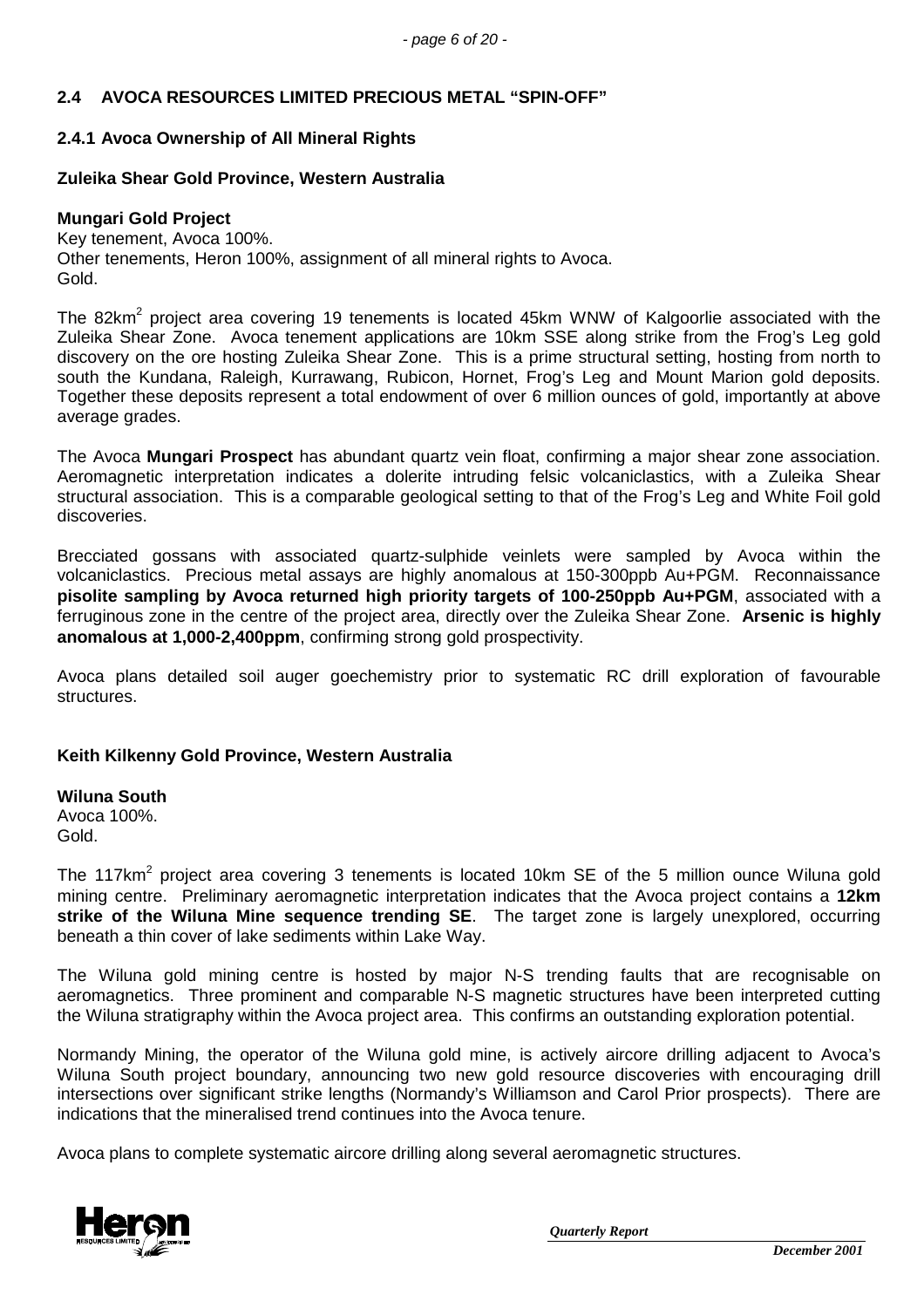### **Stuart Shelf Province, South Australia**

The Avoca Stuart Shelf projects cover a major mineralised structure termed the "G2 Gravity Lineament". Research by the Australian Geological Survey Organisation ("AGSO") confirms the Avoca project area is prospective for Olympic Dam, Starra, Ernest Henry and Moonta style gold-copper haematite-magnetite breccia, vein and skarn mineralisation. The G2 and Stuart Shelf are considered to be one of the prime Australian exploration provinces for world class mineral discoveries.

**Avoca has defined six high priority discrete and coincident magnetic-gravity anomalies for immediate evaluation, and in excess of 100 discrete gravity and magnetic anomalies for further geophysical modeling**. Ultra-low detection limit soil geochemistry and drilling follow up is planned.

**Lake Torrens South Project** Avoca 100%. Gold - copper.

Lake Torrens South Exploration Licence applications 126, 136, 141 and 143/01 covering 7,652km<sup>2</sup> are located from Port Augusta to 150km N of Port Augusta on basement magnetic complexes within the eastern G2 structure. The tenements are **located between the Torrens Hinge Zone to the east, Olympic Dam to the northwest and Mount Gunson to the west**.

#### **Whyalla Project**

Avoca 100%. Gold - copper.

Whyalla Exploration Licence applications 130, 134/01 covering 1,254km<sup>2</sup> are located 50km SW of Port Augusta, covering Middle Proterozoic Hiltaba Granite intrusive complexes.

Sedimentary rocks of the Middleback Subgroup within the project area are characterised by iron ore, copper, lead-zinc, gold and silver mineralisation, typically in skarn and calc-silicate hosts. The Proterozoic Hiltaba Suite Granites are considered to be intimately related to the mineralisation. The region has previously been considered a sedimentary base metal province, but Avoca interprets **prospectivity for "deeper level" vein and skarn systems**, with relatively unexplored potential for an "upper level" breccia pipe system such as Olympic Dam.

**Moonta Project** Avoca 100%. Gold - copper.

Moonta Exploration Licence applications 127, 128,129, 131 and 138/01 covering 6,692km<sup>2</sup> are located between Yorketown in the south and Port Augusta in the north, covering a basement Middle Proterozoic magnetic complex associated with the intersection of the G2 and G7 structures, on the eastern margin of the Gawler Craton.

The potential for Olympic Dam or Ernest Henry type ore bodies within the Moonta project area is indicated by previous stratigraphic drilling. This encountered indications of major mineralising systems, notably haematitic breccias and host rock alteration in the Port Broughton area. A series of 20 vertical holes were drilled by North Broken Hill Ltd in the 1970s in a 400km<sup>2</sup> area of coincident magnetic and gravimetric anomalism. Intercepts included **7.3m at 0.85% Cu, 3.2m at 0.3g/t Au**, and uranium values up to 250g/t. These results are highly significant and indicate the presence of a major areally extensive mineralising system with geochemical affinities to Olympic Dam style mineralisation.

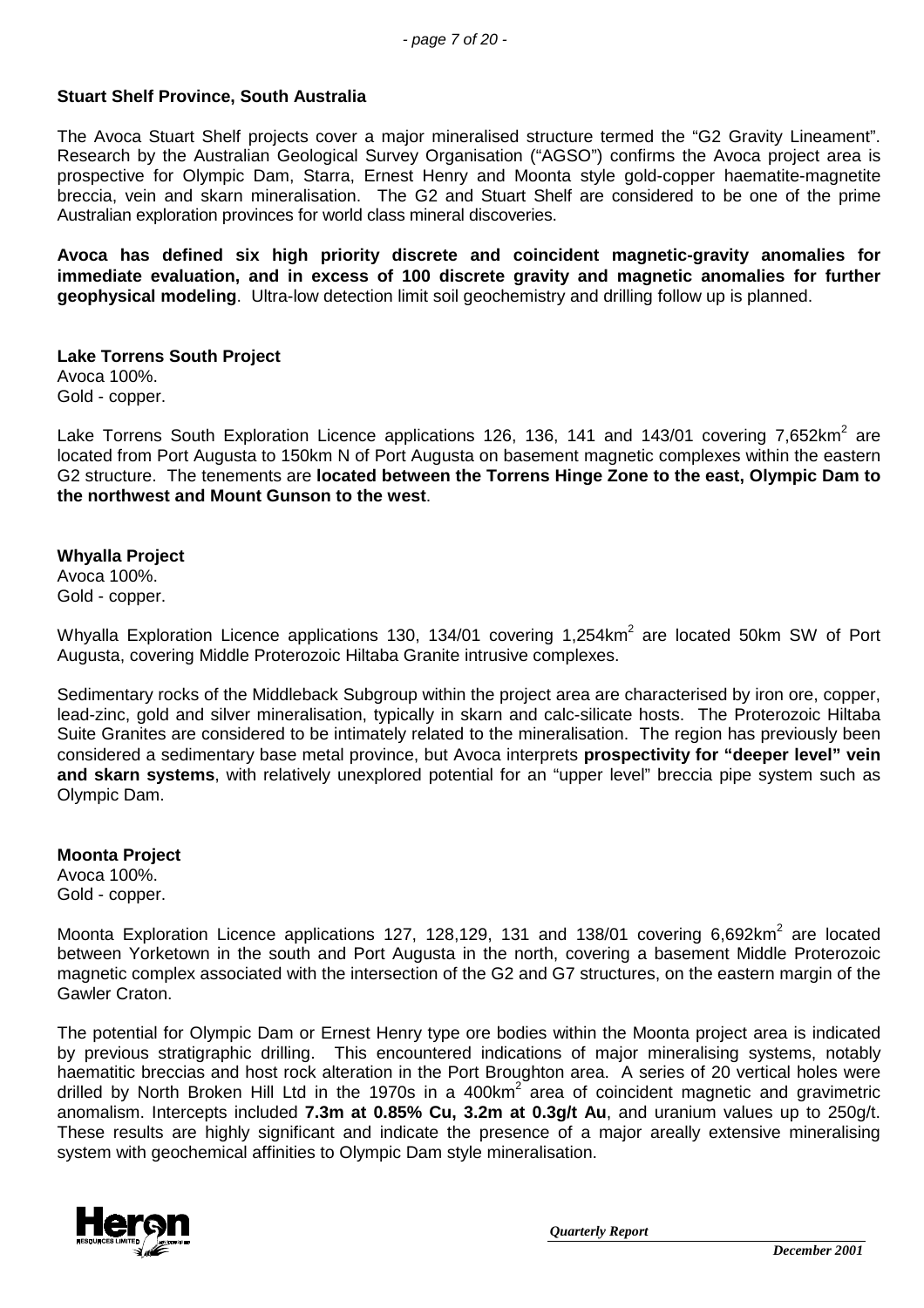### **Jimberlana Province, Western Australia**

The Jimberlana Dyke is a series of layered mafic to ultramafic intrusions emplaced into the south eastern region of the granite-greenstone terrain of the Yilgarn Craton. The Dyke is Early Proterozoic in age and exhibits many similarities to the Great Dyke of Zimbabwe, which hosts PGM resources of over 300 million ounces. Similarities to the Great Dyke include host rocks, identical age, aspect ratio (ratio of strike length to width), cross-sectional lopolith shape, magmatic stratigraphy, documented PGM anomalism in sulphides, and most significantly, identical PGM:Cu profiles, which is a world-wide indicator of economic PGMs.

Avoca has completed reconnaissance soil sampling and orientation sampling within the Jimberlana Subprovince using low detection limit, high precision PGM assay methods that were not available 20-30 years ago when much of the previous exploration occurred. The old exploration relied significantly on Ni-Cu-Cr anomalies as a guide to PGM enriched settings. Avoca's studies at Mount Norcott are in direct contrast to the early PGM exploration models, with Avoca's areas of spectacularly high soil PGM values having markedly subdued Ni-Cu-Cr responses.

### **Cowan PGM Project**

Key tenements, Avoca 100%. Other tenements, Heron 100%, assignment of all mineral rights to Avoca. PGM - nickel - copper (- gold).

The 405km<sup>2</sup> project area covering 11 tenements is located 12km N of Norseman. The Cowan Complex was explored for PGM mineralisation by Barrier Exploration in the early 1970s. Soil auger sampling by Barrier returned significant Cu-Ni anomalism within the centre of the Dyke as well as along its margins.

Barrier drilled five diamond holes in the Dyke, including an intercept of **1.52m at 0.39g/t Pt and 2.7 g/t Pd**. The mineralisation was associated with zones of disseminated sulphides within a layered dunite-norite.

Avoca has completed reconnaissance soil geochemistry, with **peaks 81ppb Pt and 140ppb Pd**. The anomaly width is up to 600m, and constitutes an outstanding drill target.

#### **Mount Norcott PGM Project**

Heron 100%, assignment of all mineral rights to Avoca. PGM - nickel - copper (- gold).

The 670km<sup>2</sup> Mount Norcott Project covering 8 tenements is located in the Norcott Complex 25km ENE of Norseman. Newmont Holdings explored a 20km section of this complex in the 1980s. Detailed geological mapping defined a strongly differentiated mafic-ultramafic sequence termed the Upper Layered Series, conformably overlying gabbro-norite of the Lower Layered Series. Numerous copper stained outcrops were rock chip sampled with **maximum assays of 0.49g/t Pt and 1.20g/t Pd**.

Newmont drilled a single vertical diamond hole through the basal section of the Upper Layered Series, locating patchy sulphides near the top of the gabbro-norite unit. Only two samples were collected from the more sulphidic zones, assaying 0.83 and 1.57g/t PGM.

The **Dundas Hills Prospect** is located at the western end of the Norcott Complex and has been previously explored by Central Norseman Gold Corporation (CNGC) and Western Mining Corporation (WMC) since the early 1970s. Numerous zones of copper staining are present, assaying up to 0.93% Cu.

Detailed soil geochemistry highlighted the mafic-ultramafic contact PGM target horizon. Coincident copper, platinum and palladium anomalies were defined over a strike length of 4km and are open to the east. Avoca has completed reconnaissance soil geochemistry, with **peaks 157ppb Pt, 1,989ppb Pd and 95ppb Au**. The anomaly width is up to 700m, and constitutes an outstanding drill target.

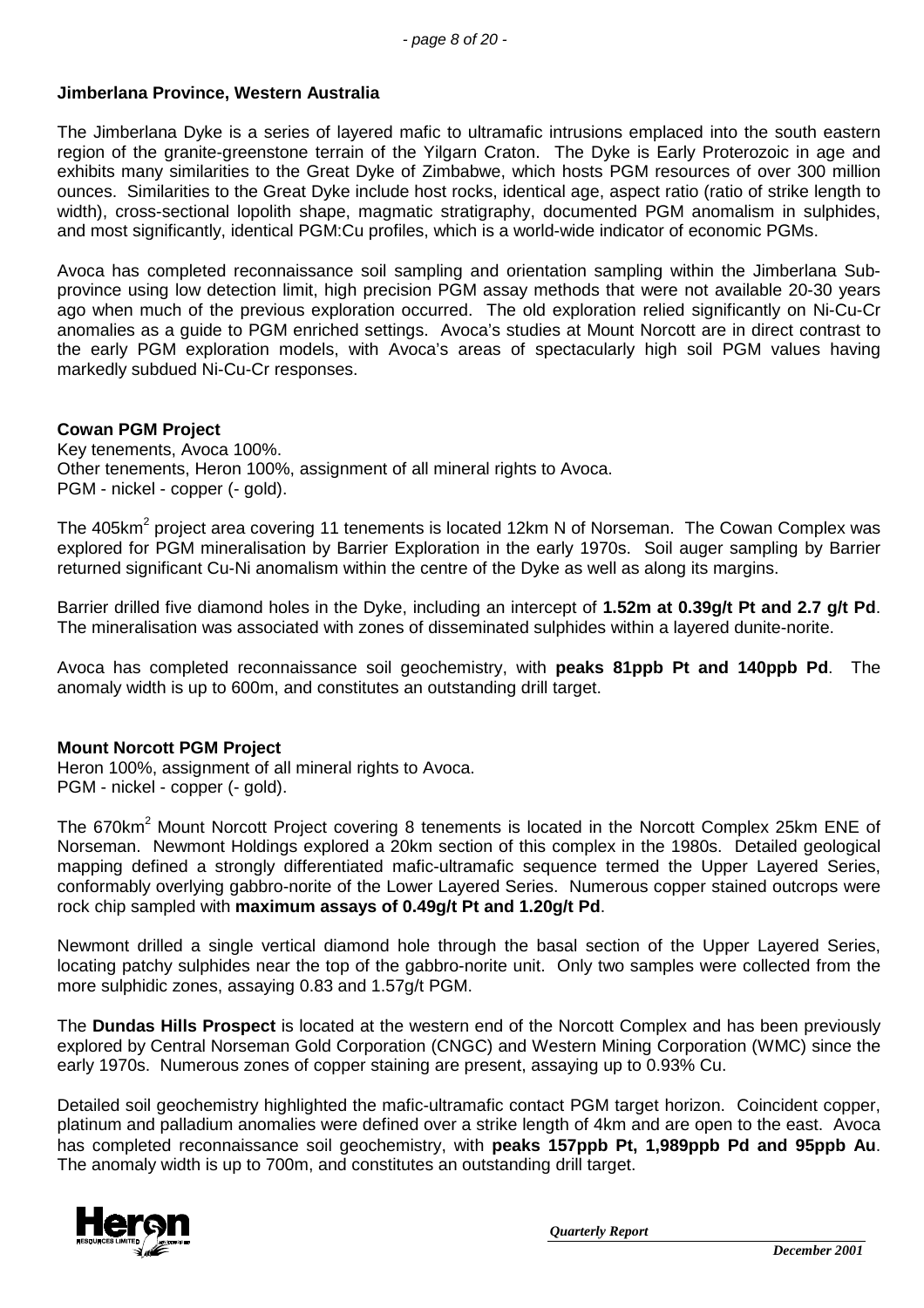### **2.4.2 Avoca Ownership Precious Metal Rights, Heron Retains All Nickel Rights**

### **Avoca Shear Province, Western Australia**

#### **Avoca Project**

Heron 100%, assignment of Precious Metal rights to Avoca, Heron retains all Nickel rights. Gold - nickel.

The 874km<sup>2</sup> project area covering 17 tenements is located 80km ESE of Kalgoorlie in a belt of felsic volcaniclastics and lateritised ultramafic associated with the Avoca Shear Zone. This zone of regional deformation bisects the project area, being a major crustal structure controlling gold mineralisation along its length. Gold deposits associated with the Avoca Shear include Success, Kurnalpi Consols, Scottish Lass, Old Harriett, Rising Sun and Gessners Find. The mineralisation tends to occur at the southern margin of the Mulgabbie Dome, in **a comparable "pressure shadow" setting to the Kanowna Belle gold mine** at the southern margin of the Scotia Kanowna Dome.

An excellent conceptual target has been generated by Avoca in the southern project area where the Avoca Shear Zone intersects the Randals banded iron formation ("BIF"). This rock unit hosts the Mount Monger-Randals gold mining centres. Aeromagnetic data will be acquired to facilitate drill target definition.

### **Laverton-Celia Tectonic Zone Province, Western Australia**

#### **Euro Project**

Avoca 100%, Heron retains all Nickel rights. Gold - nickel.

The 5km<sup>2</sup> project area covering 2 granted Mining Leases is located 10km S of Laverton on the Laverton Tectonic Zone. A GIS data compilation by Avoca is current.

The historic Euro gold mining centre is located 15km N of the Granny Smith gold mining centre. Extensive alluvial gold workings are present, mainly associated with a granite bedrock. These tenements contain a **3km strike of the Granny Smith gold mine stratigraphy** including the BIF lithologies that host much of the gold in this District. Avoca plans to complete blanket and systematic soil geochemistry to define drilling targets.

#### **Mount Zephyr Project**

Avoca 100%. Heron retains all Nickel rights. Gold - nickel.

The 109km<sup>2</sup> contiguous project area covering 2 tenement applications is located 35km NW of Laverton. Several NE trending cross-shears are apparent on aeromagnetics, their intersections with the Celia Tectonic Zone being prime gold targets. White quartz vein float is intensely developed.

Regional gold prospectivity is high, due to the presence of the Celia Tectonic Zone which hosts several gold mining centres, including Mount Morgans located 60km SE. Previous soil geochemical sampling has generated anomalies of up to 2.5g/t Au, suggesting the presence of nugget gold.

The main drilling target is the historic **Mount Zephyr gold workings**, which comprise a series of shafts extending for over a **4km strike** along the eastern contact of an intensely deformed BIF. **Five high priority targets have been defined for drill testing**, with good potential to define oxide resources for processing at the various Laverton District CIP plants.

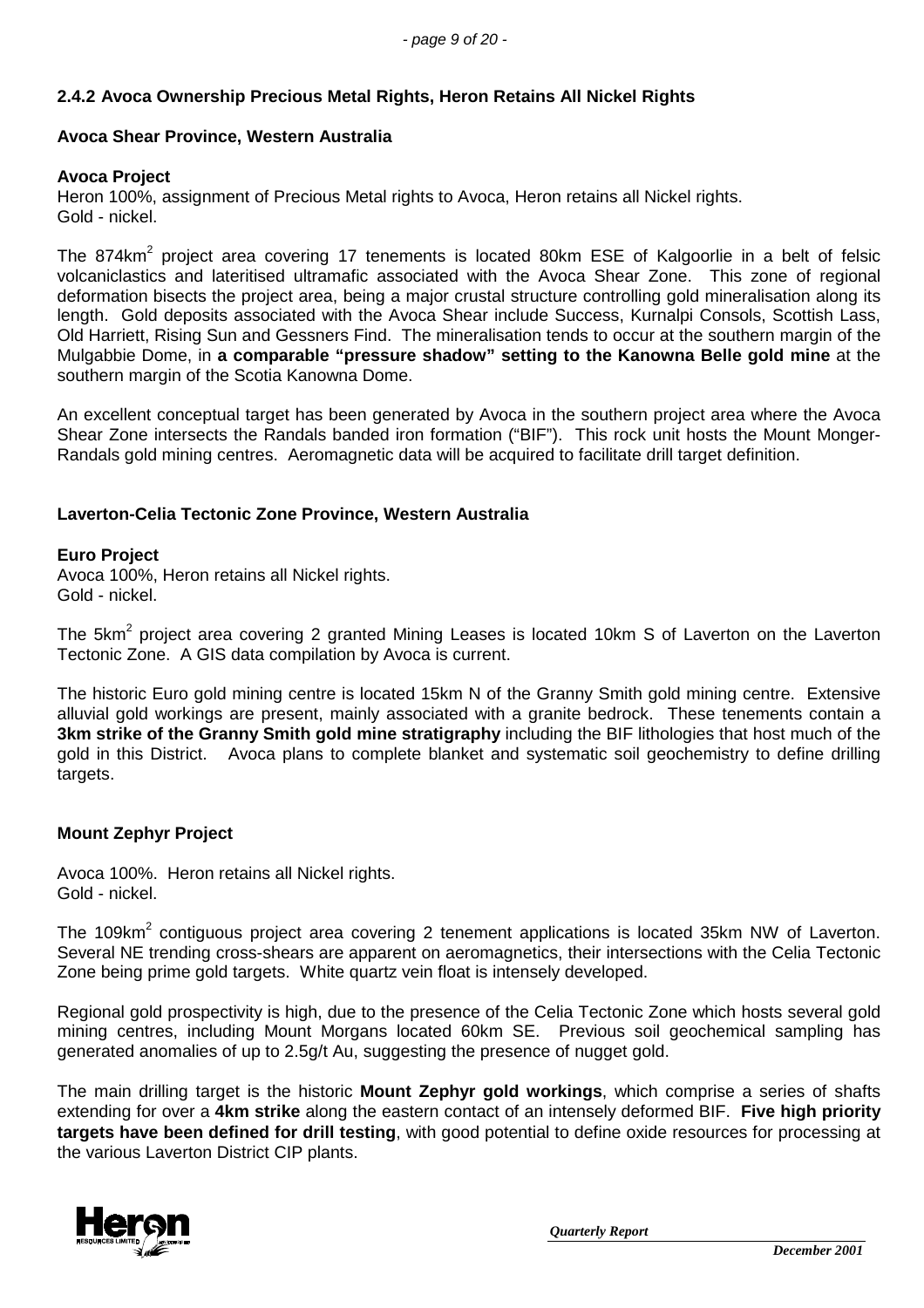### **2.4.3 Joint Venturer Earn Equity In Precious Metals, Heron Retains All Nickel Rights**

### **Zuleika Shear Zone Province, Western Australia**

#### **Blister Dam Joint Venture Project**

Avoca 100% of key tenements, proposed assignment of Precious Metal rights to Avoca. Placer Dome Asia Pacific right to earn 70% through spending \$1.2m. Heron retains all Nickel rights. Gold - nickel.

The 124km<sup>2</sup> project area covering 10 tenements is located 70km NW of Kalgoorlie on the Zuleika Shear Zone. The area consists of extensive sand cover overlying mafic and ultramafic volcanics between the Dunnsville, Hawkins Find, Carbine and Chadwin gold mining centres.

Blister Dam is an excellent geological setting, covering an 8km of strike of the highly prospective Zuleika Shear Zone, located beneath a thick transported palaeochannel cover. The project area is located at the southern "pressure shadow" contact of a large granite batholith. Several major gold mining centres such as Mount Pleasant, Kanowna and Kurnalpi share analogous structural settings.

Aircore, RC and diamond drilling was completed by Heron and its previous joint venture partners at Blister Dam, testing beneath supergene gold mineralisation. Broad zones of low order mineralisation were intersected, suggesting the presence of a large bedrock alteration system, with a peak intercept of **14m at 2.89g/t Au**. Drill follow up will commence on grant of key tenements.

Laterite sampling by Heron at the **Dunnsville Prospect** has located promising anomalies of 30-66ppb PGM associated with an ultramafic unit marginal to the Kunanalling Shear Zone.

The structural setting at Blister Dam is of sufficient promise that targets of a size to attract a world leading gold producer of Placer Dome's status are present.

### **Avoca Shear Province, Western Australia**

#### **Gindalbie Terrain Joint Venture Project**

Heron 100%, proposed assignment of Precious Metal rights to Avoca. Aurion Gold Ltd (formerly known as Delta Gold NL) right to earn 70% in gold through spending \$1.0m. Heron retains all Nickel rights. Gold - nickel.

The 172km<sup>2</sup> project area covering 4 tenements is located 25-60km NE of Kalgoorlie on the eastern flank of the Scotia Kanowna Dome. The main structural control of the project area, the Moriaty Shear Zone, is a bifurcation off the intensely gold-mineralised Boorara Shear Zone, which occurs on the western flank of the Scotia Kanowna Dome.

The Gindalbie Terrain project area is immediately east of the Golden Cities-Federal gold-in-granite province, and immediately north of the Mulgarrie gold mining centre.

Joint venture partner Aurion has completed a blanket 800x100m regional coverage Vacuum drill soil program, to target the northern extension of the Mulgarrie East gold mine structure, located in the western project area. In-fill sampling at 200x100m has confirmed significant surface gold anomalism. **Six separate anomalies** are present over a **10km strike** at the eastern contact of the Mulgarrie ultramafic unit, with soil gold values of **50-133ppb Au**.

Aurion propose to complete RAB drilling of the soil anomalies, with the aim being to locate ore feed for the nearby Paddington CIP plant.

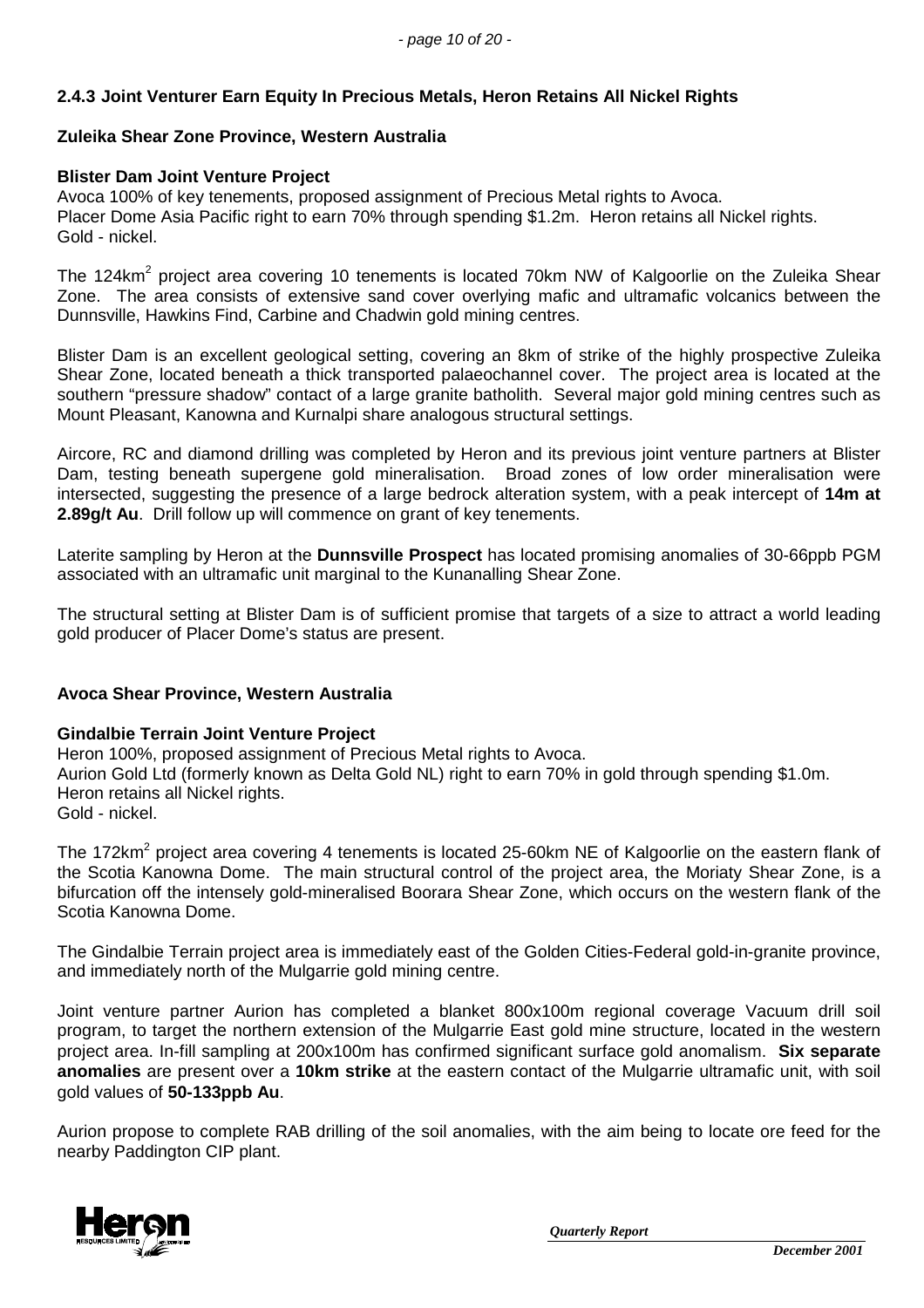### **Roe Hills Joint Venture Project**

Heron 100%, proposed assignment of Precious Metal rights to Avoca. Aurion Gold Ltd (formerly known as Delta Gold NL) right to earn 80% in gold through spending \$1.0m. Heron retains all Nickel rights. Gold - nickel.

The 403km<sup>2</sup> project area covering 6 tenements is located 60-90km E of Kalgoorlie, adjoining the Avoca Project and Transline Joint Venture Project.

The project area has an **excellent structural setting covering the Emu-Avoca Fault System** where it transects felsic volcaniclastics and lateritised meta-sediments. From data reviews, several gold targets have been generated for drill follow-up once the tenements are granted.

Soil geochemical sampling of structural gold targets is planned, for ranking prior to drilling.

#### **Karonie South Joint Venture Project**

Heron 20%, proposed assignment of Precious Metal rights to Avoca. WMC Resources Ltd has earned 80% through spending \$0.30m. Gold - nickel.

The 653km<sup>2</sup> contiguous project area covering 8 tenements is located 140-170km SE of Kalgoorlie within the southern Avoca Shear-Keith Kilkenny Tectonic Zone at its southern termination against the Albany-Fraser Province. The Avoca-Keith Kilkenny Zone hosts gold mineralisation from Carosue Dam in the north, through to Karonie and French Kiss in the south. The Avoca-WMC Joint Venture will control the entire greenstone belt south of French Kiss.

The objective at Karonie South is to locate ore feed for the St Ives Gold Operation, located 100km W.

The Joint Venture has completed a detailed 474 station, 1x1km grid gravity survey, which has provided excellent definition of the mafic and sedimentary packages of the Roe Hills and Karonie Greenstone Belts. The entire project now has broad spaced soil geochemical coverage to complement an ultra-detailed 50m line spaced aeromagnetic survey. Some **19 high priority follow-up gold targets have been generated** by these integrated programs. The large area of the anomalies is encouraging for large tonnage doleritehosted gold mineralisation. In-fill soil sampling and aircore drilling is on-going.

It has been agreed by Avoca that Gold Fields of South Africa will be assigned WMC's joint venture rights at Karonie South.

### **Keith Kilkenny Province, Western Australia**

**Kookynie Joint Venture Project** Avoca 100%. Newcrest Operations right to earn 75% in respect of gold through spending \$0.8m. Heron retains all Nickel rights. Gold - nickel.

The 87km<sup>2</sup> project area covering 3 tenements is located 20-60km SE of Leonora within the western margin of the Keith Kilkenny Tectonic Zone.

Newcrest plan soil geochemical sampling of structural gold targets, for ranking prior to drilling.

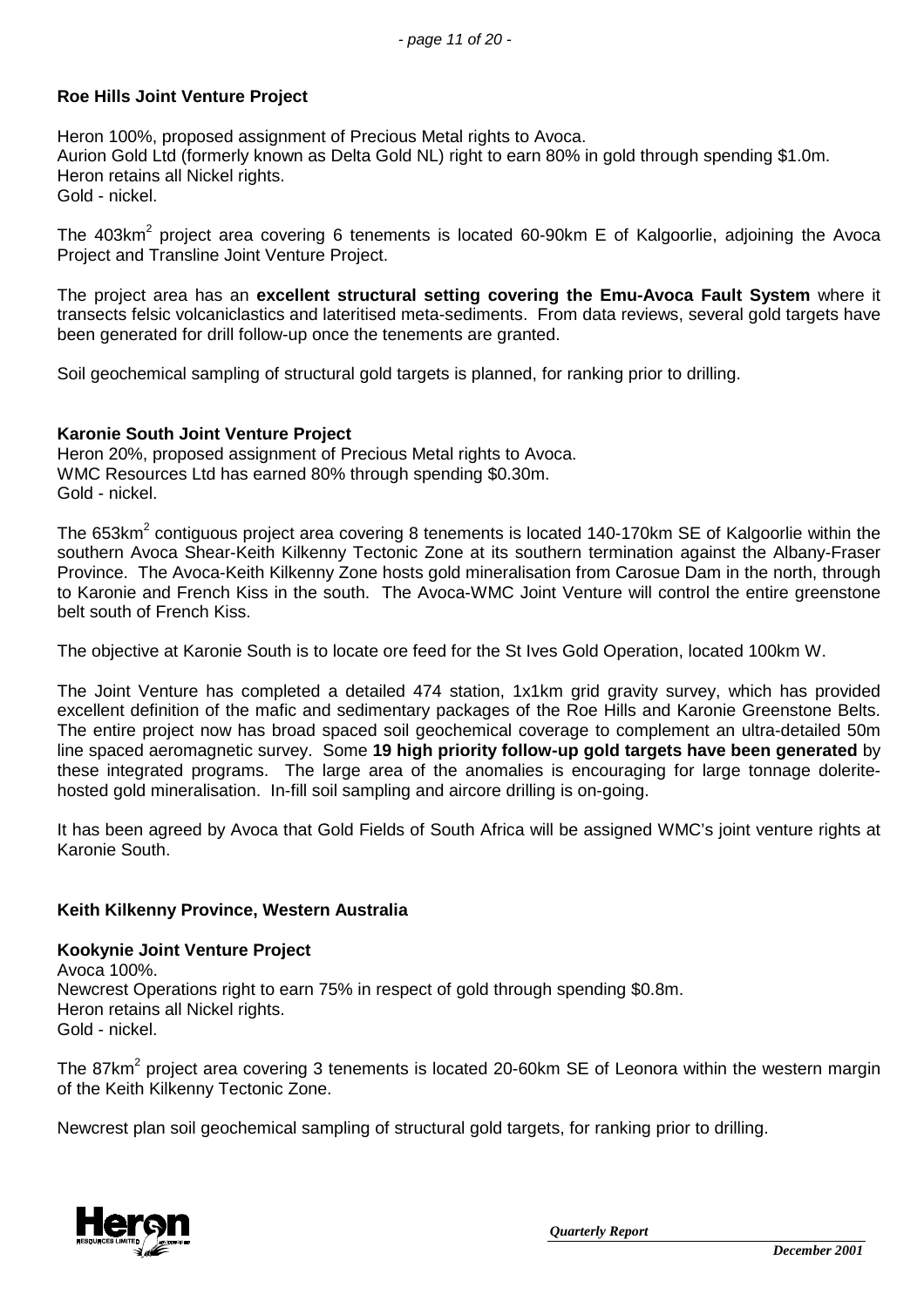## **2.4.4 Joint Venturer Earn Equity From Avoca In All Mineral Rights**

### **Zuleika Shear Province, Western Australia**

### **Binduli East Joint Venture Project**

Heron 100%, proposed assignment of all mineral rights to Avoca. AngloGold Australasia Limited has the right to earn 75% through spending \$0.5m. Gold (- nickel).

The 35km<sup>2</sup> contiguous project area covering 13 tenements is located at the SW outskirts of Kalgoorlie-Boulder straddling the Abattoir Shear Zone. The project area is south along strike from the Janet Ivy gold resource, with the Binduli gold mining centre at the western project boundary.

Initial RAB drilling has been completed to test **coincident structural and geochemical targets**. Anomalous intercepts included 4m at 110ppb Au. Exploration by AngloGold is on-going.

### **Avoca Shear Province, Western Australia**

#### **Transline Joint Venture Project**

Heron 100%, proposed assignment of all mineral rights to Avoca. Harmony Gold Limited right to earn 80% through spending \$0.8m. Gold (- nickel).

The 558km<sup>2</sup> contiguous project area covering 14 tenements is located 60km ESE of Kalgoorlie on the Bulong Anticline straddling the Emu Fault and GMQ Shear Zone. The project area is underlain by the Juglah Monzogranite which intrudes felsic and mafic volcanics. Regionally, gold mineralisation is extensively developed, including the adjoining Juglah, Trojan and Transfind gold mining centres. Numerous alluvial gold nugget occurrences have recently been identified from Joint Venture tenements.

A previous explorer defined a significant surface gold-arsenic anomaly over a 5km strike within the project area. The target is located at a structurally complex dilation site along the GMQ Shear Zone, and is characterised by **+50ppb soil gold anomalies**. Previous RAB drilling has defined numerous **gold-insaprock anomalies of 1-6g/t**, the largest anomaly covering a 1,200x100m area. Deep drill testing of these anomalies is required.

Harmony has commenced systematic pedogenic carbonate sampling, with 1,500 samples collected to date. Several coherent soil gold anomalies have been defined, peaking at 45ppb Au, with strike length up to 4.5km. Reconnaissance drilling programs have commenced, with initial results including 4m at 1.24g/t Au.

### **Laverton-Celia Tectonic Zone Province, Western Australia**

# **Southern Laverton Tectonic Zone Joint Venture Project**

Heron 100%, proposed assignment of all mineral rights to Avoca. Gutnick Resources NL right to earn 80% through spending \$1.2m. Gold.

The Southern Laverton Tectonic Zone Project is located 150km NE of Kalgoorlie, and comprises 34 tenements covering 305km<sup>2</sup>. A drill program has been designed to test the **Yundamindera Flash Prospect**. Significant soil spikes consistent with near surface gold development are present, with **peak gold values to 290,000ppb**. Two significant parallel N-S surface gold anomalies have been defined over a 5km strike. Previous Heron sampling of mullock around the old workings yielded gold values to 6.4g/t.

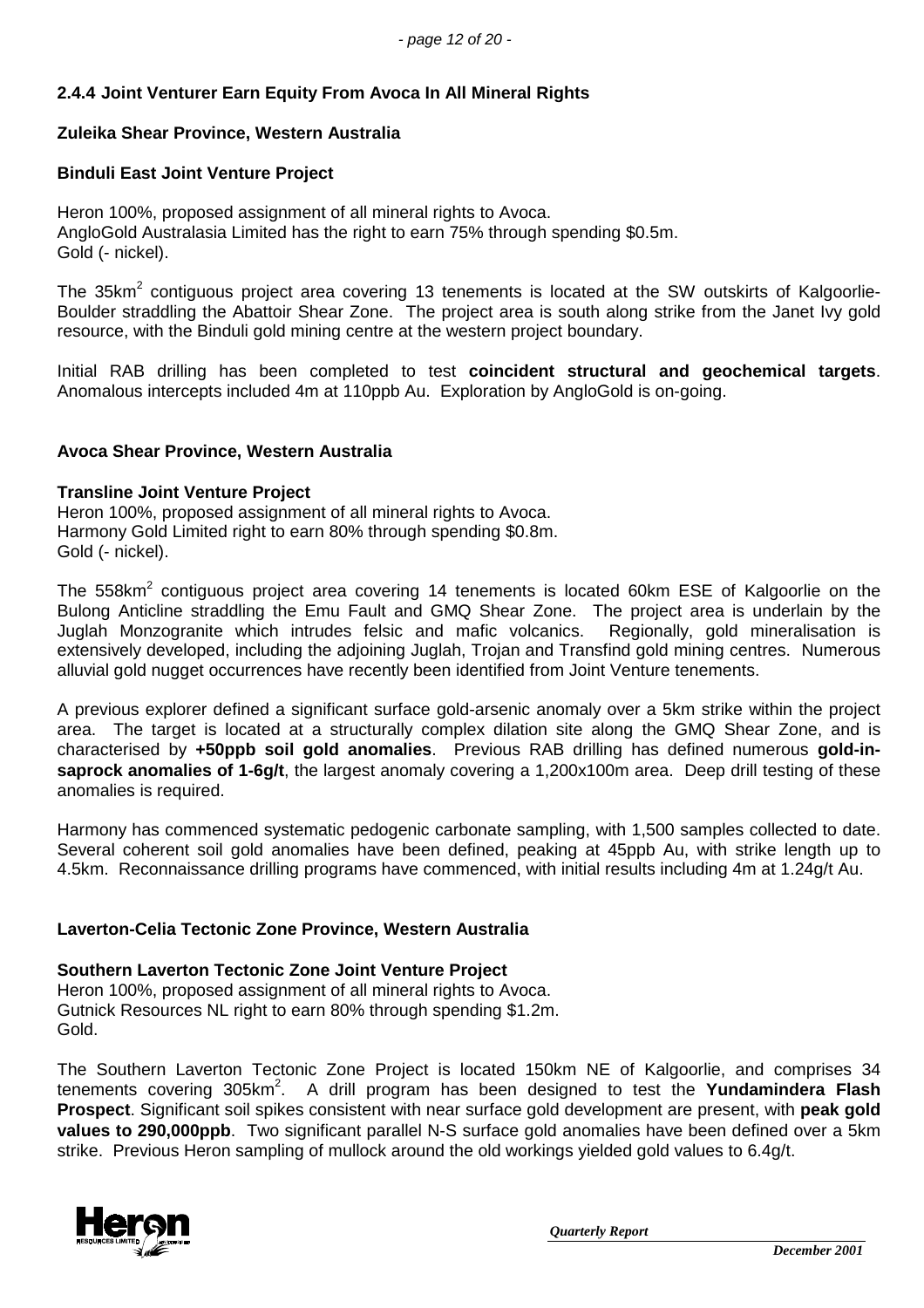## **2.4.5 Early Stage Project Generation, including Joint Ventures**

These are projects in which Avoca has an established joint venture at an early stage of target generation, or is negotiating various joint venture rights or amendments, or tenement applications are at an initial stage. None of the projects have any material impact on the Avoca Issue, but for disclosure reasons, are documented in the Avoca Prospectus.

Although preparing an Issue for the last six months, Avoca has been conducting aggressive tenement pegging and exploration during the course of the Issue preparation. This style of activity could be suspended in the months prior to listing, but Avoca has preferred to continue to pursue opportunities.

The early stage projects including joint ventures are as follows:

- Fraser Range Project, PGM-Cu-Ni target in Lower Proterozoic "West Musgrave" style setting.
- Snake Hill Joint Venture, Barra Resources right to earn 70% through spending \$0.3 million.
- Kanowna South Project, joint venture negotiations current.
- Victory Joint Venture, WMC right to earn 80% in gold rights through spending \$0.125 million.
- Edjudina-Laverton Joint Venture, Croesus right to earn 80% in gold rights through spending \$1.0m.
- Laverton Joint Venture, Metex right to earn 70% through spending \$0.5 million.
- Mount Morgans Joint Venture, Metex has earned 70% through spending \$0.2 million.
- Eucla Project, PGM-Cu-Ni target, "West Musgrave"-hosting Mundrabilla Lineament.

### **2.5 BALLADONIA ENERGY NL**

#### **2.5.1 Balladonia and Ravensthorpe-Norseman Oil Shale Projects**

Heron 100%.

Oil shale - lignite - sulphur - limestone - heavy mineral sands - kaolin - vanadium.

The 3,648km<sup>2</sup> Balladonia project area covering 21 tenement applications is located 20-180km E of Norseman. The 1,597km<sup>2</sup> Ravensthorpe-Norseman project area covering 19 tenement applications is located from Norseman and SW to Ravensthorpe. Current resource is 2.6 billion tonne at 133 litre/ tonne.

The **Company is reviewing opportunities for an "Avoca-style" IPO based on the oil shale assets**. Heron's main objective is to retain sulphur off-take rights from the oil shale, whilst making equity in a new company available to Heron Shareholders.

**IAN BUCHHORN MANAGING DIRECTOR**

The information is based on, and accurately reflects, information compiled by Ian James Buchhorn, who is a Member of the Australasian Institute of Mining and Metallurgy.

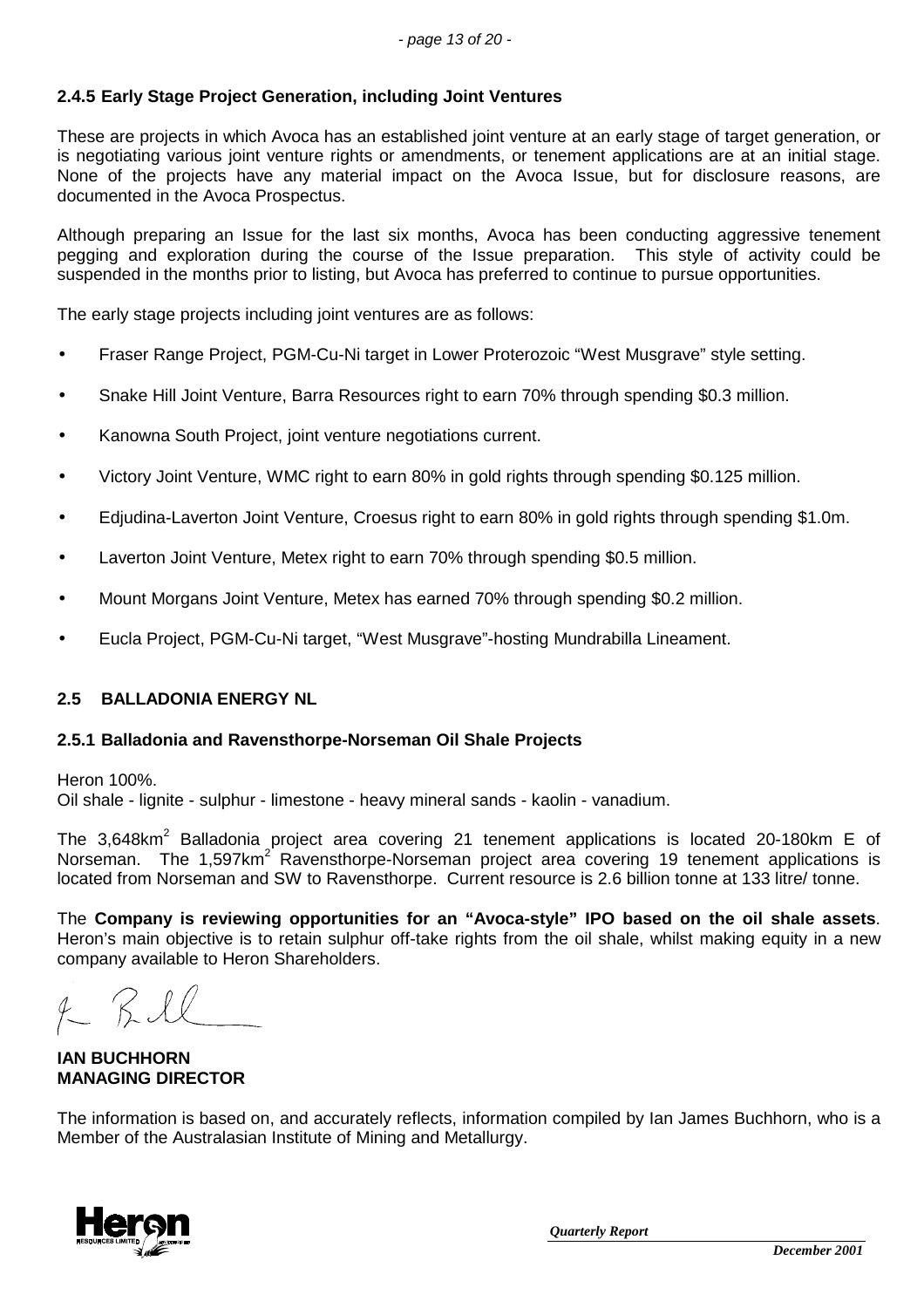## **Appendix 5B**

## **MINING EXPLORATION ENTITY QUARTERLY REPORT**

Name of entity

### **HERON RESOURCES LIMITED**

30 068 263 098 31 December 2001

ABN Quarter ended ("current quarter")

#### **CONSOLIDATED STATEMENT OF CASH FLOWS**

|                                            |                                                     |                    | Year to    |
|--------------------------------------------|-----------------------------------------------------|--------------------|------------|
|                                            |                                                     | <b>Current Qtr</b> | Date       |
| Cash flows related to operating activities |                                                     |                    | (3 months) |
|                                            |                                                     | \$A'000            | \$A'000    |
| 1.1                                        | Receipts from product sales and related debtors     |                    |            |
| 1.2                                        | Payments for:<br>(a) exploration and evaluation     | (485)              | (1, 417)   |
|                                            | (b)<br>development                                  |                    |            |
|                                            | production<br>(c)                                   |                    |            |
|                                            | administration<br>(d)                               | (273)              | (460)      |
| 1.3                                        | Dividends received                                  |                    |            |
| 1.4                                        | Interest and other items of similar nature received | 19                 | 53         |
| 1.5                                        | Interest and other costs of finance paid            |                    |            |
| 1.6                                        | Income taxes paid                                   |                    |            |
| 1.7                                        | Other (provide details if material) - GST Paid      | (33)               | (104)      |
|                                            |                                                     |                    |            |
|                                            | <b>Net Operating Cash Flows</b>                     | (772)              | (1,928)    |
|                                            |                                                     |                    |            |
|                                            | Cash flows related to investing activities          |                    |            |
| 1.8                                        | Payment for purchases of: (a)                       |                    |            |
|                                            | prospects<br>equity investment                      |                    |            |
|                                            | (b)<br>other fixed assets<br>(c)                    | (37)               | (54)       |
| 1.9                                        | Proceeds from sale of:<br>(a)<br>prospects          |                    |            |
|                                            | equity investment<br>(b)                            |                    |            |
|                                            | other fixed assets<br>(c)                           |                    |            |
|                                            | 1.10 Loans to other entities                        |                    |            |
|                                            | 1.11 Loans repaid by other entities                 |                    |            |
|                                            | 1.12 Other (provide details if material)            |                    |            |
|                                            |                                                     |                    |            |
|                                            |                                                     |                    |            |
|                                            | <b>Net Investing Cash Flows</b>                     | (37)               | (54)       |
|                                            |                                                     |                    |            |
|                                            | 1.13 Total operating and investing cash flows       | (809)              | (1,982)    |
|                                            | (carried forward)                                   |                    |            |

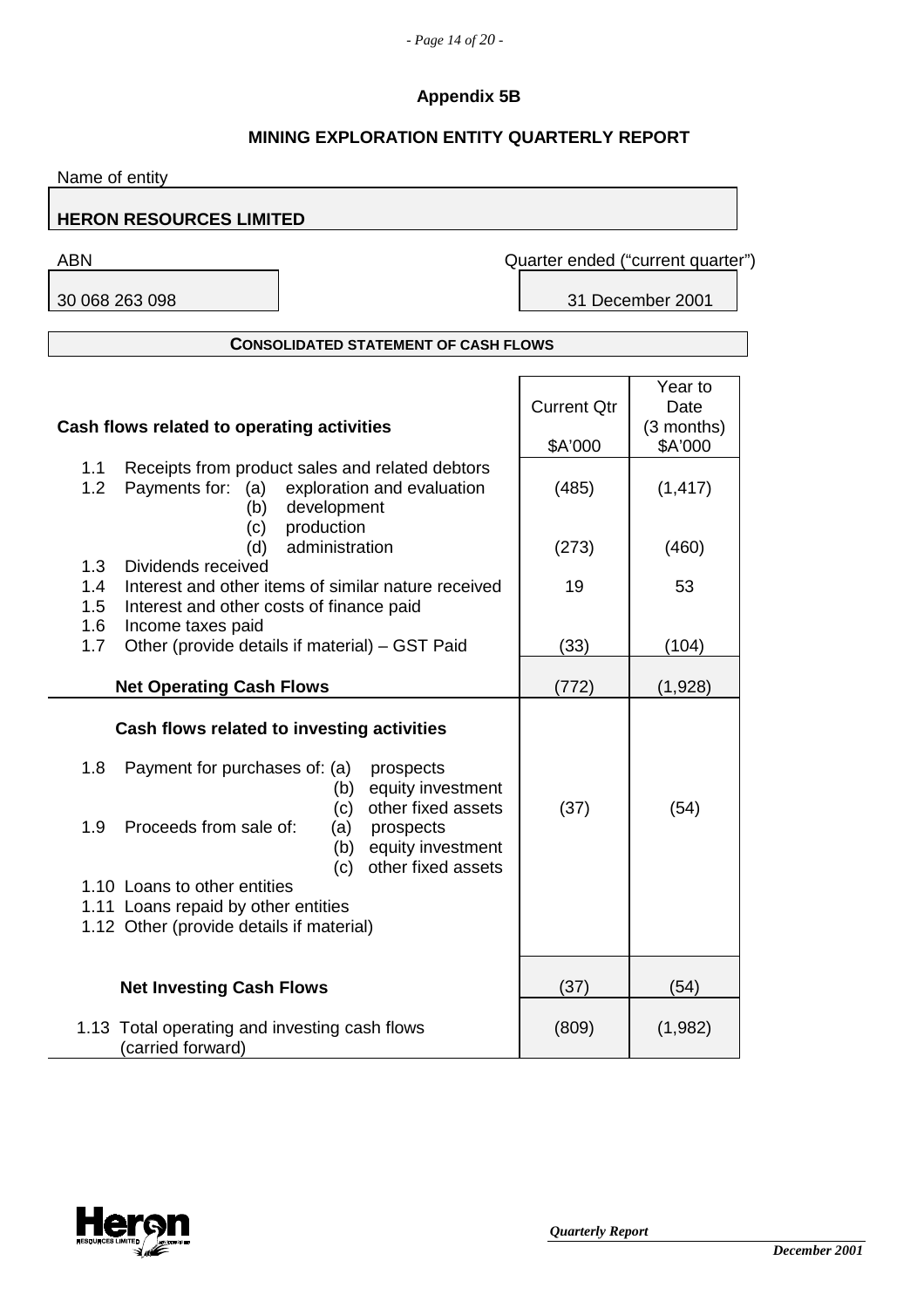| 1.13 Total operating and investing cash flows<br>(brought forward)                                                                                                                                                                           | (809) | (1,982) |
|----------------------------------------------------------------------------------------------------------------------------------------------------------------------------------------------------------------------------------------------|-------|---------|
| Cash flows related to financing activities                                                                                                                                                                                                   |       |         |
| 1.14 Proceeds from the issue of shares, options, etc.<br>1.15 Proceeds from the sale of forfeited shares<br>1.16 Proceeds from borrowings<br>1.17 Repayment of borrowings<br>1.18 Dividends paid<br>1.19 Other (provide details if material) | 1,040 | 1,040   |
| - Capital raising expenses                                                                                                                                                                                                                   | (3)   | (6)     |
| Net financing cash flows                                                                                                                                                                                                                     | 1,037 | 1,034   |
| Net increase (decrease) in cash held                                                                                                                                                                                                         | 228   | (948)   |
| 1.20 Cash at beginning of quarter/year to date<br>1.21 Exchange rate adjustments                                                                                                                                                             | 1,955 | 3,131   |
| 1.22 Cash at end of quarter                                                                                                                                                                                                                  | 2,183 | 2,183   |

 **Payments to directors of the entity and associates of the directors, payments to related entities of the entity and associates of the related entities**

|                                                                     | <b>Current Qtr</b><br>\$A'000 |
|---------------------------------------------------------------------|-------------------------------|
| 1.23 Aggregate amount of payments to the parties included item 1.2  | 80                            |
| 1.24 Aggregate amount of loans to the parties included in item 1.10 |                               |

1.25 Explanation necessary for an understanding of the transactions

Directors fees, salaries and superannuation (A\$64,000). Provision of secretarial services by director related entities (A\$1,000). Provision of office accommodation by director related entity (A\$15,000).

### **Non-cash financing and investing activities**

 2.1 Details of financing and investing transactions which have had a material effect on consolidated assets and liabilities but did not involve cash flows

 2.2 Details of outlays made by other entities to establish or increase their share in projects in which the reporting entity has an interest

See attached schedule

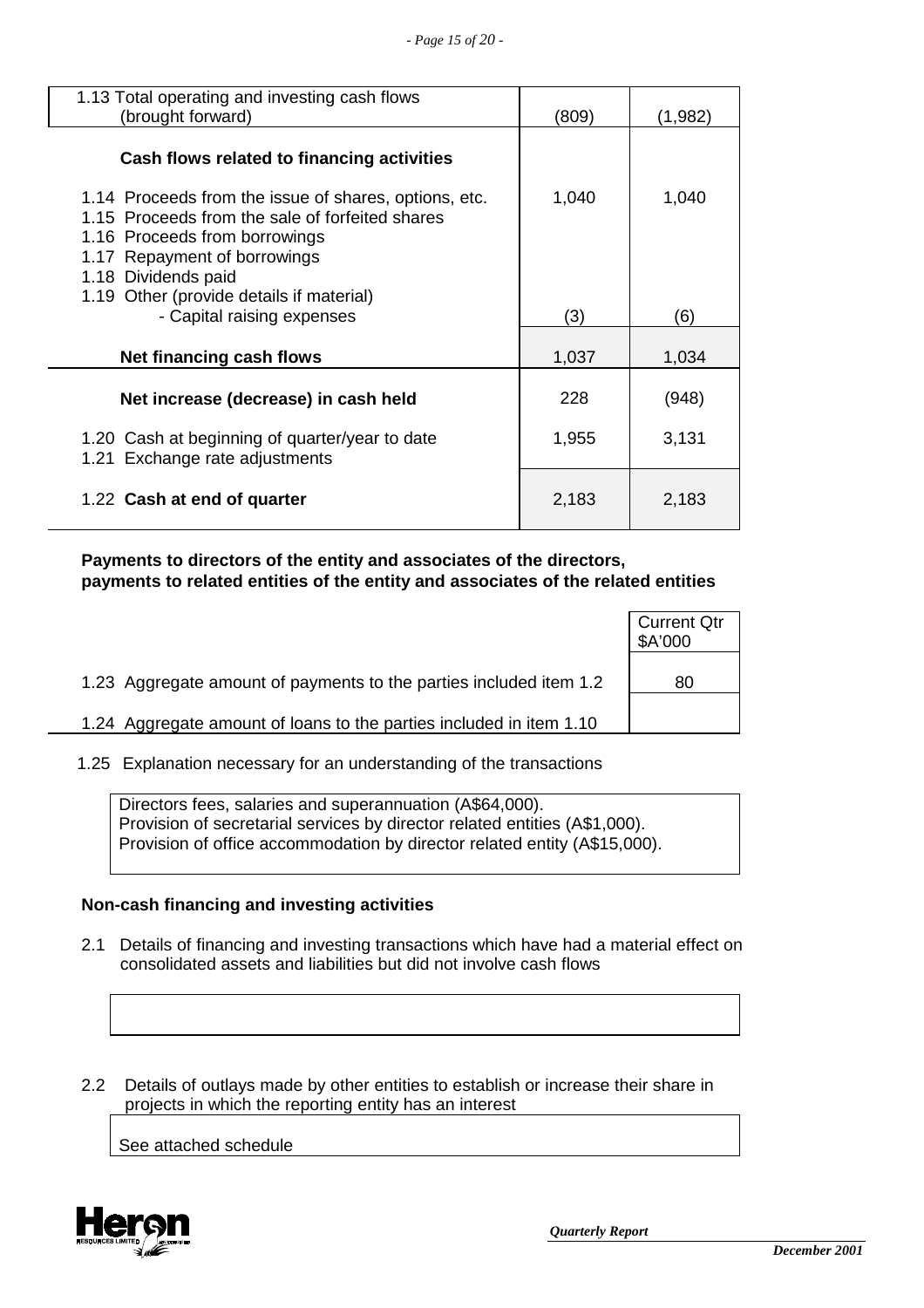### **Financing facilities available**

*Add notes as necessary for an understanding of the position*

|                                 | Amount available<br>\$A'000 | Amount used<br>\$A'000 |
|---------------------------------|-----------------------------|------------------------|
| Loan facilities<br>3.1          |                             |                        |
| 3.2 Credit standby arrangements |                             |                        |

## **Estimated cash outflows for next quarter**

|                                | \$A'000 |
|--------------------------------|---------|
| 4.1 Exploration and evaluation | 300     |
| 4.2 Development                |         |
| <b>Total</b>                   | 300     |

### **Reconciliation of cash**

| Reconciliation of cash at the end of the<br>quarter (as shown in the consolidated<br>statement of cash flows) to related items in<br>the accounts as follows. | <b>Current Quarter</b><br>\$A'000 | <b>Previous Quarter</b><br>\$A'000 |
|---------------------------------------------------------------------------------------------------------------------------------------------------------------|-----------------------------------|------------------------------------|
| 5.1 Cash on hand and at bank                                                                                                                                  | 67                                | 279                                |
| 5.2 Deposits at call                                                                                                                                          | 2,090                             | 1,650                              |
| 5.3 Bank Overdraft                                                                                                                                            |                                   |                                    |
| 5.4 Other (provide details)<br>Environmental bonds                                                                                                            | 26                                | 26                                 |
| <b>Total: cash at end of quarter</b> (Item 1.22)                                                                                                              | 2,183                             | 1,955                              |

## **Changes in interests in mining tenements**

|                                                               |                                                                            | Tenement                 | Nature of interest       | Interest                  | Interest                |
|---------------------------------------------------------------|----------------------------------------------------------------------------|--------------------------|--------------------------|---------------------------|-------------------------|
|                                                               |                                                                            | reference                | (note (2))               | at<br>Begin of<br>Quarter | at<br>End of<br>Quarter |
|                                                               | 6.1 Interests in mining<br>tenements<br>relinquished,<br>reduced or lapsed |                          | See attached<br>schedule |                           |                         |
| 6.2 Interests in mining<br>tenements acquired<br>or increased |                                                                            | See attached<br>schedule |                          |                           |                         |

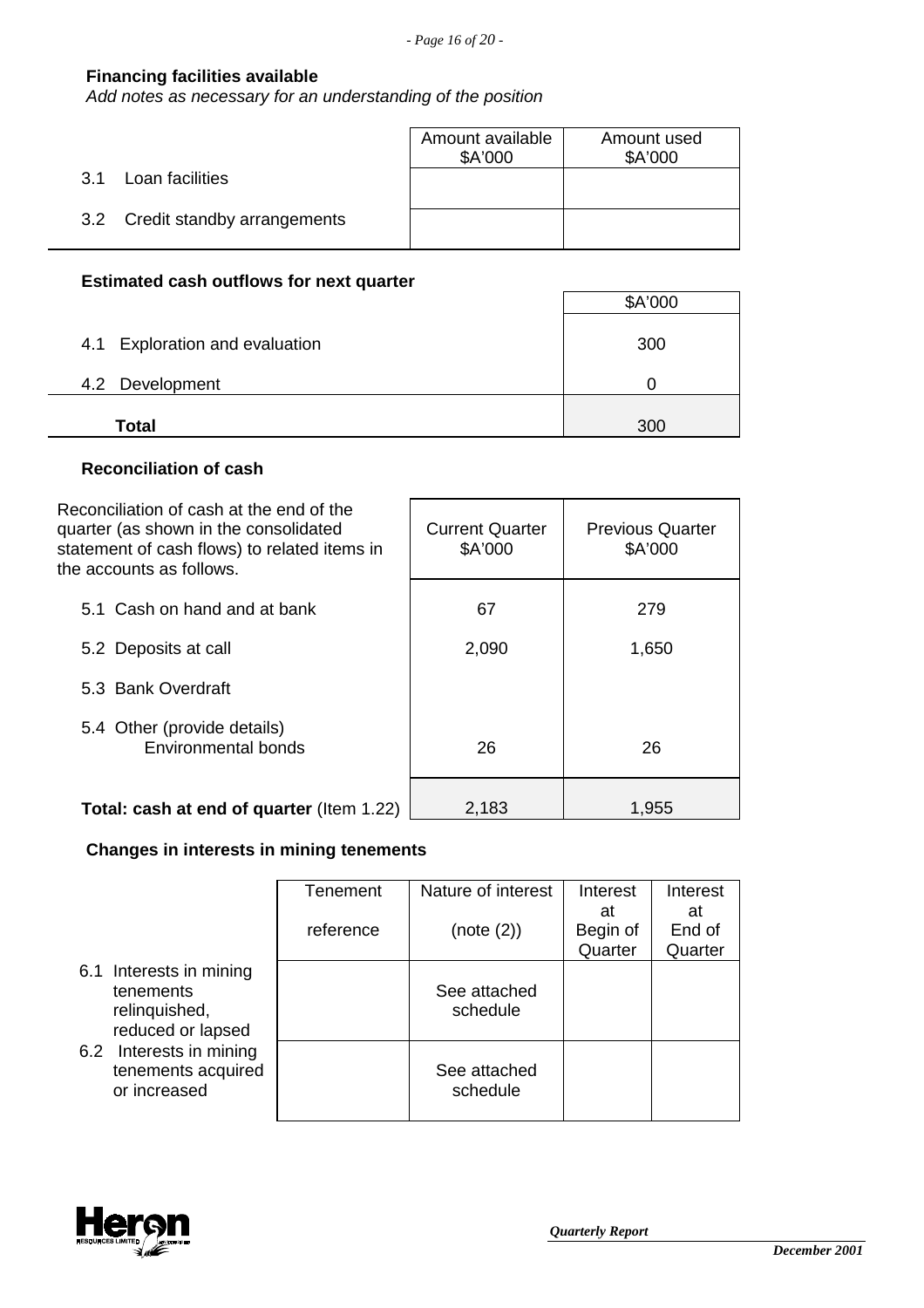### **Issued and quoted securities at end of current quarter**

 *Description includes rate of interest and any redemption or conversion rights together with prices and dates.*

.............................................................................................................................................................

|                                                            | Number<br><b>Issued</b>                                                                        | Number<br>quoted                                            | Par value<br>(cents)                                                                   | Paid-up<br>value<br>(cents)                                                                                                |
|------------------------------------------------------------|------------------------------------------------------------------------------------------------|-------------------------------------------------------------|----------------------------------------------------------------------------------------|----------------------------------------------------------------------------------------------------------------------------|
| 7.1 Preference<br>securities<br>(description)              |                                                                                                |                                                             |                                                                                        |                                                                                                                            |
| 7.2 Issued during<br>Quarter                               |                                                                                                |                                                             |                                                                                        |                                                                                                                            |
| 7.3 Ordinary securities                                    | 100,958,727                                                                                    | 100,958,727                                                 |                                                                                        |                                                                                                                            |
| 7.4 Issued during<br>Quarter                               | 4,000,000                                                                                      | 4,000,000                                                   |                                                                                        |                                                                                                                            |
| 7.5 Convertible debt<br><b>securities</b><br>(description) |                                                                                                |                                                             |                                                                                        |                                                                                                                            |
| 7.6 Issued during<br>quarter                               |                                                                                                |                                                             |                                                                                        |                                                                                                                            |
| 7.7 Options<br>(description)                               |                                                                                                |                                                             | Exercise<br>Price                                                                      | Expiry<br>Date                                                                                                             |
|                                                            | 50,000<br>200,000<br>200,000<br>200,000<br>200,000<br>200,000<br>100,000<br>785,000<br>785,000 | Nil<br>Nil<br>Nil<br>Nil<br>Nil<br>Nil<br>Nil<br>Nil<br>Nil | \$0.25<br>\$0.25<br>\$0.35<br>\$0.45<br>\$0.55<br>\$0.65<br>\$0.25<br>\$0.35<br>\$0.50 | 05/03/2002<br>19/12/2002<br>19/12/2002<br>19/12/2002<br>19/12/2002<br>19/12/2002<br>04/02/2004<br>19/10/2004<br>19/10/2004 |
| 7.8 Issued during<br>Quarter                               |                                                                                                |                                                             |                                                                                        |                                                                                                                            |
| 7.9 Exercised during<br>Quarter                            |                                                                                                |                                                             |                                                                                        |                                                                                                                            |
| 7.10 Expired during<br>Quarter                             | 350,000                                                                                        | Nil                                                         | \$0.25                                                                                 | 15/12/2001                                                                                                                 |
| 7.11 Debentures<br>(totals only)                           |                                                                                                |                                                             |                                                                                        |                                                                                                                            |
| 7.12 Unsecured notes<br>(totals only)                      |                                                                                                |                                                             |                                                                                        |                                                                                                                            |

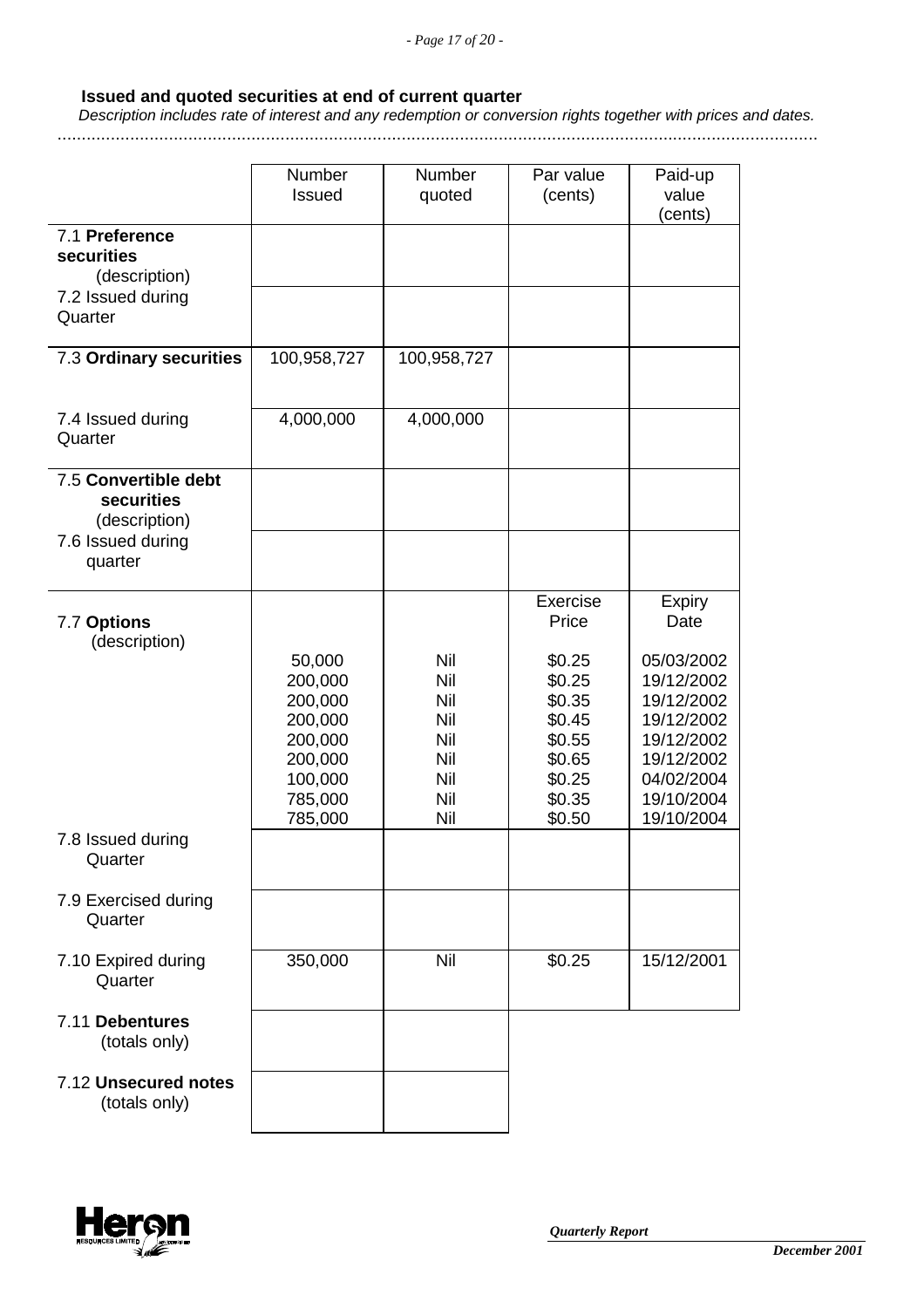### **Compliance 2.2 Details of outlays made by other entities to establish or increase their share in projects in which the reporting entity has an interest.**

- 1. Metex Resources Limited has the right to earn a 70% interest in the Laverton Joint Venture Project tenements through sole funding the initial \$500,000 of exploration.
- 2. Metex Resources Limited has earned a 70% interest in the Mount Morgans Joint Venture Project tenements through sole funding of \$200,000 of exploration.
- 3. Barra Resources Limited has the right to earn a 70% interest in the Snake Hill Joint Venture Project tenements through sole funding the initial \$300,000 of exploration.
- 4. Gutnick Resources NL has the right to earn an 80% interest in the Southern Laverton Tectonic Zone Joint Venture Project tenements through sole funding the initial \$1,200,000 of exploration expenditure. Gutnick will continue to sole fund exploration until a Decision to Mine is made.
- 5. Croesus Mining NL has the right to earn an 80% interest in the gold rights of the Edjudina and Laverton Joint Venture Project tenements through sole funding the initial \$1,000,000 of exploration expenditure. Croesus will continue to sole fund exploration until a Decision to Mine is made.
- 6. Portman Limited has entered into an option to purchase the Bungalbin and Mount Jackson Project tenements for \$25,000 and at least \$250,000 of exploration expenditure. Heron will retain a FOB royalty on any Iron Ore sold from the tenements, and Heron will retain all other mineral rights.
- 7. WMC Resources Ltd has earned an 80% interest in the Karonie South Joint Venture Project tenements through sole funding the initial \$300,000 of exploration expenditure. WMC will continue to sole fund exploration until a Decision to Mine is made. The Joint Venture is to be assigned to Gold Fields of South Africa.
- 8. Delta Gold NL (now known as Aurion) has the right to earn a 70% interest in the gold rights of the Scotia Kanowna Joint Venture through sole funding the initial \$1,000,000 of exploration expenditure. Delta will continue to sole fund exploration until a Decision to Mine is made.
- 9. Harmony Gold Limited has the right to earn an 80% interest in the Transline Joint Venture Project tenements through sole funding the initial \$800,000 of exploration expenditure. Harmony will continue to sole fund exploration until a Decision to Mine is made.
- 10. Anglogold Australasia Limited has the right to earn a 75% interest in the Binduli East Joint Venture Project tenements through sole funding the initial \$500,000 of exploration expenditure. Anglogold will continue to sole fund exploration until a Decision to Mine is made.
- 11. WMC Resources Ltd has the right to earn an 80% equity interest in the Victory Joint Venture Project tenements through sole funding the initial \$125,000 of exploration expenditure. WMC will continue to sole fund exploration until a Decision to Mine is made. The Joint Venture is to be assigned to Gold Fields of South Africa.
- 12. Mount Burgess Mining NL has the right to earn a 70% interest of the non-nickel rights in the Perrinvale Joint Venture Project tenements through sole funding the initial \$500,000 of exploration expenditure.
- 13. Subject to the completion of final documentation, Newcrest Operations Limited has the right to earn a 75% interest in the gold rights in the Kookyne Joint Venture Project tenements through sole funding the initial \$800,000 of exploration expenditure. Heron may elect to contribute on a pro-rata basis, or dilute and be carried until a Decision to Mine is made.
- 14. Subject to the completion of final documentation, Placer Dome Asia Pacific has the right to earn a 70% interest in the gold rights of the Blister Dam Joint Venture Project tenements through sole funding the initial \$1,200,000 of exploration expenditure. Heron may elect to contribute on a pro-rata basis, or dilute and be carried until a Decision to Mine is made.
- 15. Subject to the completion of final documentation, Delta Gold NL (now known as Aurion) has the right to earn an 80% interest of the gold rights of the Roe Hills Joint Venture Project tenements through sole funding the initial \$1,000,000 of exploration expenditure. Heron may elect to contribute on a pro-rata basis, or dilute and be carried until a Decision to Mine is made.

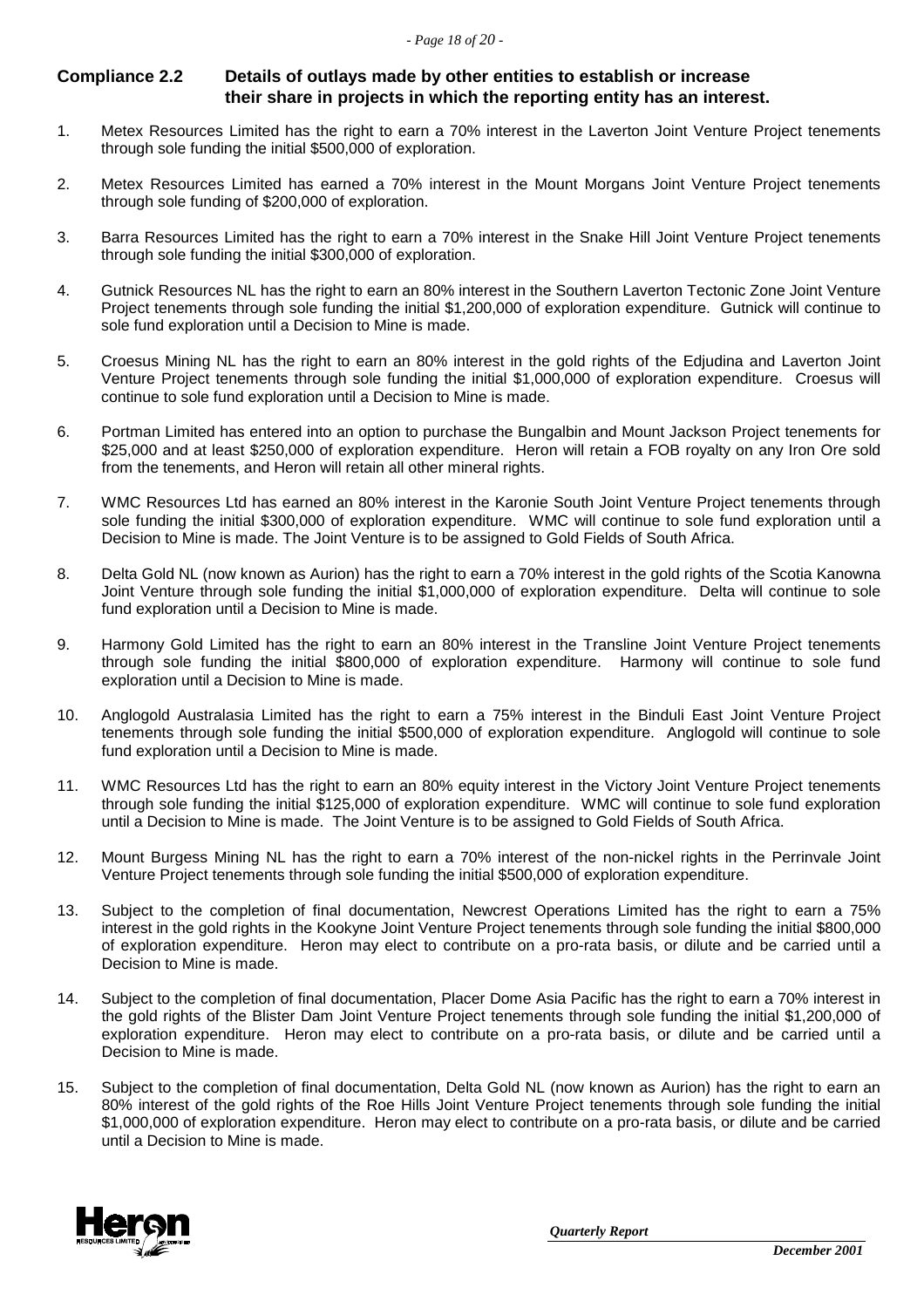# **6.1 Interests in Mining Tenements relinquished, reduced or lapsed**

| 6.1                        | Interests in Mining Tenements relinquished, reduced or lapsed                                                        |                 |               |
|----------------------------|----------------------------------------------------------------------------------------------------------------------|-----------------|---------------|
| <b>Tenement Ref</b>        | <b>Nature of Interest</b>                                                                                            | % Begin Quarter | % End Quarter |
| E16/172                    | Registered Holder                                                                                                    | 100             | 0             |
| E16/264                    | <b>Registered Holder</b>                                                                                             | 100             | 0             |
| E16/265                    | <b>Registered Holder</b>                                                                                             | 100             | 0             |
| E25/254                    | <b>Registered Holder</b>                                                                                             | 100             | 0             |
| E27/260                    | Registered Holder                                                                                                    | 100             | 0             |
| E28/631                    | Registered Holder                                                                                                    | 100             | 20            |
| E28/665                    | <b>Registered Holder</b>                                                                                             | 100             | 20            |
| E28/860                    | <b>Registered Holder</b>                                                                                             | 100             | 20            |
| E28/861                    | Registered Holder                                                                                                    | 100             | 20            |
| E28/862                    | <b>Registered Holder</b>                                                                                             | 100             | 20            |
| E28/929                    | <b>Registered Holder</b>                                                                                             | 100             | 20            |
| E28/1014                   | <b>Registered Holder</b>                                                                                             | 100             | 20            |
| E28/1100                   | <b>Registered Holder</b>                                                                                             | 100             | 0             |
| E28/1191                   | <b>Registered Holder</b>                                                                                             | 100             | 0             |
| E30/262                    | Registered Holder                                                                                                    | 100             | 0             |
| E31/494                    | <b>Registered Holder</b>                                                                                             | 100             | 0             |
| E38/947                    | <b>Registered Holder</b>                                                                                             | 100             | 0             |
| E39/927                    | <b>Registered Holder</b>                                                                                             | 100             | 0             |
| E39/928                    | Registered Holder                                                                                                    | 100             | 0             |
| E63/691                    | <b>Registered Holder</b>                                                                                             | 100             | 20            |
| E63/713                    | <b>Registered Holder</b>                                                                                             | 100             | 0<br>0        |
| E69/1483<br>E74/279        | <b>Registered Holder</b>                                                                                             | 100<br>100      | 0             |
| E74/280                    | <b>Registered Holder</b><br>Registered Holder                                                                        | 100             | 0             |
| E77/1067                   | <b>Registered Holder</b>                                                                                             | 100             | 0             |
| E77/1082                   | Registered Holder                                                                                                    | 100             | 0             |
| M27/349                    | <b>Registered Holder</b>                                                                                             | 100             | 0             |
| M27/361                    | <b>Registered Holder</b>                                                                                             | 100             | 0             |
| M27/362                    | <b>Registered Holder</b>                                                                                             | 100             | 0             |
| M27/364                    | <b>Registered Holder</b>                                                                                             | 100             | 0             |
| M27/365                    | <b>Registered Holder</b>                                                                                             | 100             | 0             |
| M27/402                    | <b>Registered Holder</b>                                                                                             | 100             | 0             |
| M28/169                    | Registered Holder                                                                                                    | 100             | 0             |
| M28/200                    | Registered Holder                                                                                                    | 100             | 0             |
| M28/202                    | <b>Registered Holder</b>                                                                                             | 100             | 0             |
| M28/206                    | Registered Holder                                                                                                    | 100             | 0             |
| M28/215                    | <b>Registered Holder</b>                                                                                             | 100             | 0             |
| M31/80                     | Registered Holder                                                                                                    | 100             | 0             |
| M31/81                     | <b>Registered Holder</b>                                                                                             | 100             | 0             |
| M31/105                    | <b>Registered Holder</b>                                                                                             | 100             | 0             |
| M31/110                    | <b>Registered Holder</b>                                                                                             | 100             | $\pmb{0}$     |
| P29/1500                   | Registered Holder                                                                                                    | 100             | $\Omega$      |
| P39/3454                   | <b>Registered Holder</b>                                                                                             | 100             | 30            |
| P39/3455                   | <b>Registered Holder</b>                                                                                             | 100             | 30            |
| P39/3456                   | <b>Registered Holder</b>                                                                                             | 100             | 30            |
| P39/3457                   | Registered Holder                                                                                                    | 100             | 30            |
| P39/3466<br>P39/3467       | Registered Holder                                                                                                    | 100             | 30            |
|                            | <b>Registered Holder</b>                                                                                             | 100             | 30            |
| P39/3468<br>P39/3469       | Registered Holder<br><b>Registered Holder</b>                                                                        | 100<br>100      | 30<br>30      |
|                            |                                                                                                                      |                 |               |
| 6.2<br><b>Tenement Ref</b> | Interests in Mining Tenements acquired or increased (Registered Holders Heron or Avoca)<br><b>Nature of Interest</b> | % Begin Quarter | % End Quarter |
|                            |                                                                                                                      |                 |               |
| E15/742                    | Registered Applicant Heron                                                                                           | 0               | 100           |
| E24/120                    | Registered Applicant Avoca                                                                                           | 0               | 100           |
| E27/278                    | Registered Applicant Heron                                                                                           | 0               | 100           |
| E28/1237                   | Registered Applicant Avoca                                                                                           | 0               | 100           |
| E28/1239                   | Registered Applicant Avoca                                                                                           | 0               | 100           |
| E28/1240                   | Registered Applicant Avoca                                                                                           | 0               | 100           |
| E29/517                    | Registered Applicant Heron                                                                                           | 0               | 100           |
|                            |                                                                                                                      |                 |               |
| E37/713                    | Registered Applicant Avoca                                                                                           | 0               | 100           |
| E39/957                    | Registered Applicant Heron                                                                                           | 0               | 100           |
| E63/802                    | Registered Applicant Avoca                                                                                           | 0               | 100           |
| E63/803                    | Registered Applicant Avoca                                                                                           | 0               | 100           |
| E63/804                    | Registered Applicant Avoca                                                                                           | 0               | 100           |
|                            |                                                                                                                      |                 |               |